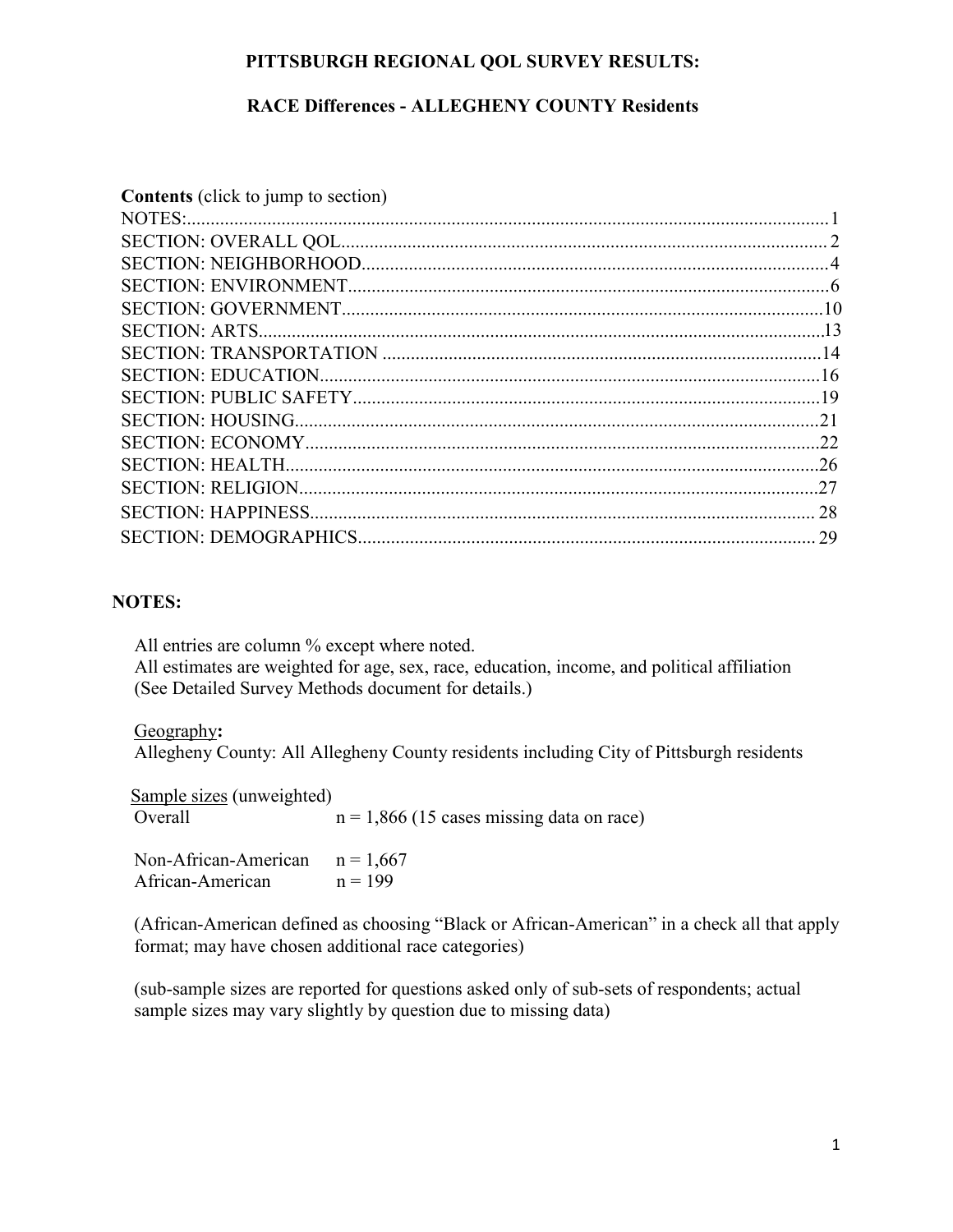# <span id="page-1-0"></span>**SECTION: OVERALL QOL**

OVERALL1 How many years have you lived where you currently live?

|                    | Overall | Non-AA | AA   |
|--------------------|---------|--------|------|
| Less than one year | 8.0     | 8.8    | 2.5  |
| 1-3 years          | 16.8    | 15.0   | 28.6 |
| 3-5 years          | 7.3     | 6.7    | 11.2 |
| $5-10$ years       | 12.3    | 11.3   | 19.1 |
| $10-20$ years      | 19.0    | 19.6   | 15.4 |
| More than 20 years | 36.6    | 38.6   | 23.2 |

OVERALL2 How many years have you lived in the southwestern Pennsylvania region? This includes Allegheny, Armstrong, Beaver, Butler, Fayette, Washington and Westmoreland counties.

|                    | Overall | Non-AA | AA   |
|--------------------|---------|--------|------|
| Less than one year | 1.8     | 2.1    | 0.0  |
| 1-3 years          | 6.6     | 6.5    | 7.1  |
| 3-5 years          | 3.8     | 3.8    | 3.7  |
| 5-10 years         | 5.9     | 5.9    | 6.2  |
| $10-20$ years      | 8.0     | 8.1    | 7.5  |
| More than 20 years | 73.8    | 73.6   | 75.5 |

### [Asked if 5 or less years to OVERALL2]  $N = 113$

OVERALL4 What is the primary reason you moved into the Pittsburgh region?

|                                                   | Overall | $Non-AA$ | AA   |
|---------------------------------------------------|---------|----------|------|
| Family-related reasons                            | 6.1     | 5.0      | 15.4 |
| Job-related reasons                               | 20.6    | 20.8     | 19.2 |
| Housing-related reasons                           | 6.1     | 6.4      | 3.8  |
| Education related reasons (for example you        | 59.2    | 58.9     | 61.5 |
| moved to attend or leave college)                 |         |          |      |
| Retirement                                        | 1.8     | 2.0      | 0.0  |
| Other reasons (SPECIFY) (e.g., change of climate, | 6.1     | 6.9      | 0.0  |
| health reasons, natural disaster, other)          |         |          |      |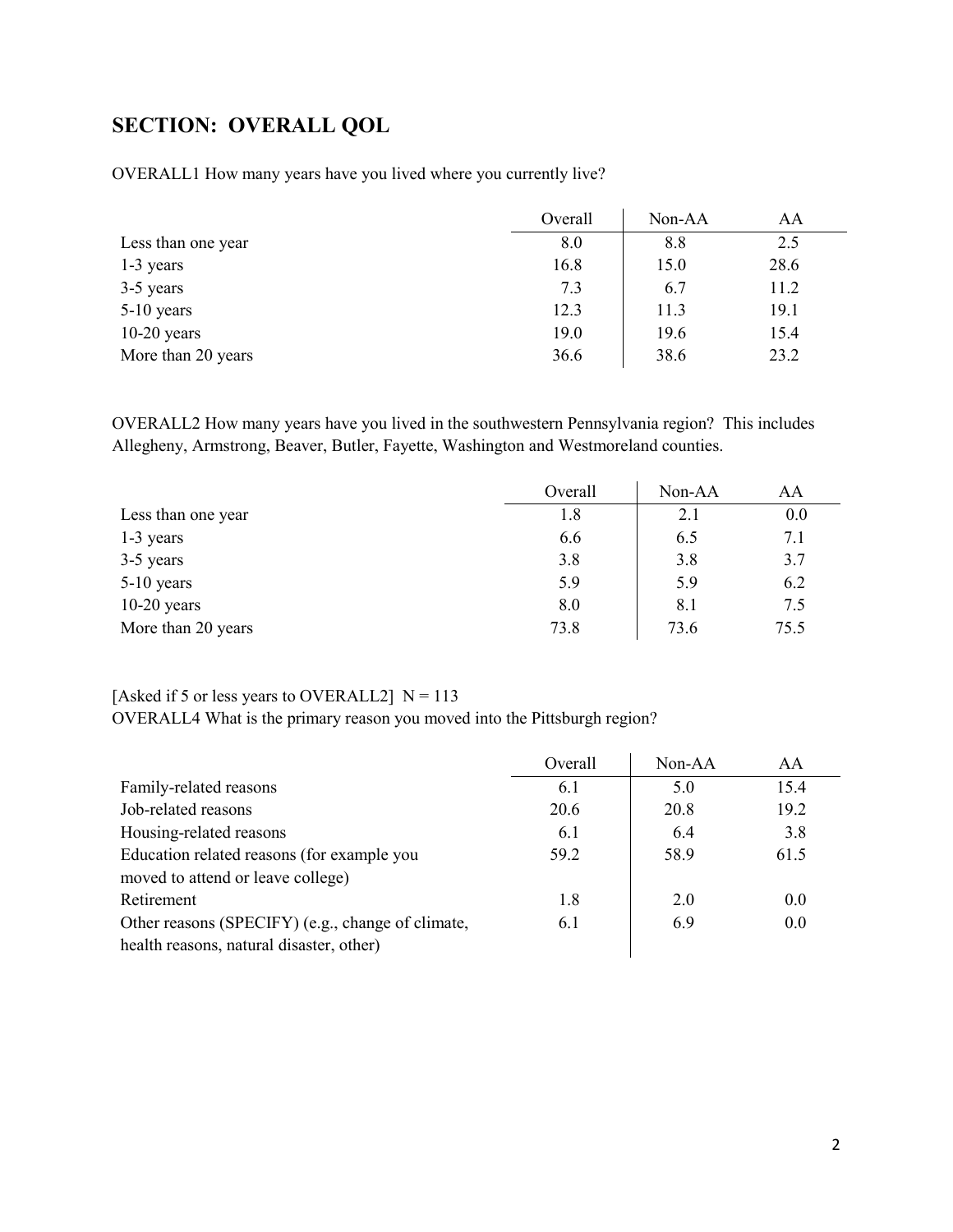|           | Overall | Non-AA | AA   |
|-----------|---------|--------|------|
| Excellent | 17.5    | 19.2   | 5.8  |
| Very Good | 50.5    | 54.6   | 23.6 |
| Good      | 24.8    | 21.0   | 49.6 |
| Fair      | 6.4     | 4.5    | 18.6 |
| Poor      | 0.9     | 0.6    | 2.5  |

OVERALL5 Thinking about the overall quality of life in southwestern Pennsylvania region, how would you rate the region as a place to live?

OVERALL6 Would you say that the overall quality of life in southwestern Pennsylvania region has improved, declined, or stayed about the same during the past few years?

|                       | Overall | Non-AA | AΑ   |
|-----------------------|---------|--------|------|
| Improved              | 52.5    | 54.8   | 37.1 |
| Declined              | 9.8     |        | 17 Q |
| Stayed about the same | 37.8    | 36.7   | 45.0 |

OVERALL7 How would you rate your neighborhood or local community as a place to live?

|           | Overall | Non-AA | AA   |
|-----------|---------|--------|------|
| Excellent | 24.2    | 26.8   | 6.6  |
| Very Good | 38.1    | 39.0   | 32.6 |
| Good      | 25.8    | 25.0   | 31.0 |
| Fair      | 9.1     | 7.4    | 21.1 |
| Poor      | 2.7     | 1.9    | 8.7  |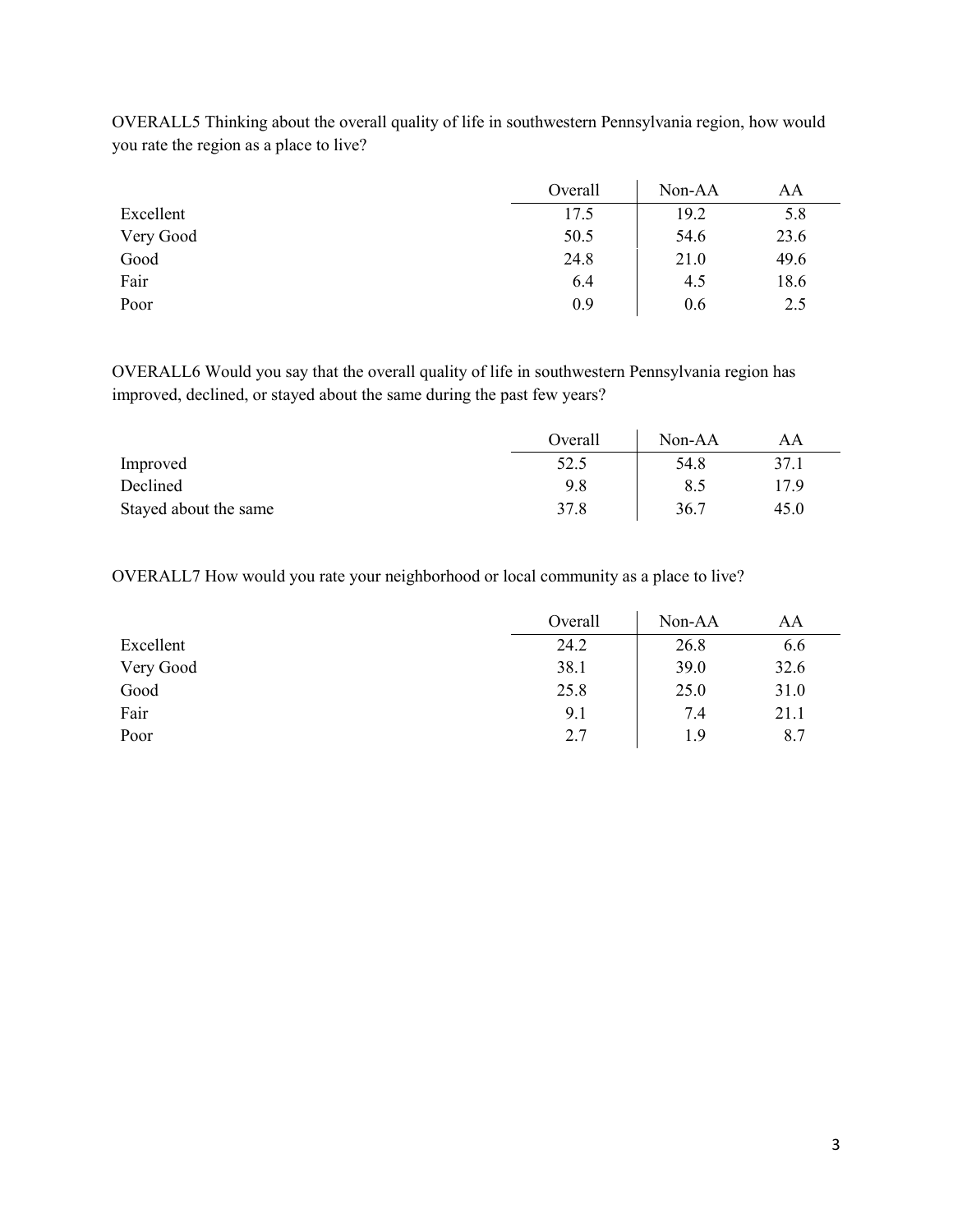## <span id="page-3-0"></span>**SECTION: NEIGHBORHOOD**

NEIGH1 About how often do you talk to or visit with your immediate neighbors?

|                       | Overall | $Non-AA$ | AA   |
|-----------------------|---------|----------|------|
| Just about everyday   | 27.7    | 28.3     | 23.2 |
| Several times a month | 41.2    | 41.2     | 41.5 |
| Once a month          | 11.8    | 12.1     | 10.4 |
| Several times a year  | 10.8    | 10.2     | 14.5 |
| Never                 | 8.5     | 8.2      | 10.4 |

NEIGH2 Please tell me whether you strongly agree, somewhat agree, somewhat disagree, or strongly disagree with the following statement: "The people in my neighborhood are willing to help their neighbors."

|                   | Overall | Non-AA | AA   |
|-------------------|---------|--------|------|
| Strongly agree    | 34.5    | 36.0   | 24.5 |
| Somewhat agree    | 52.6    | 53.0   | 49.8 |
| Somewhat disagree | 9.4     | 8.4    | 16.2 |
| Strongly disagree | 3.6     | 2.7    | 9.5  |

NEIGH3 When thinking about the racial diversity in your own neighborhood or local community, would you say that it is…

|                    | Overall | $Non-AA$ | AA   |
|--------------------|---------|----------|------|
| Very diverse       | 19.3    | 19.6     | 17.0 |
| Somewhat diverse   | 55.7    | 55.2     | 59.3 |
| Not at all diverse | 25.0    | 25.2     | 23.7 |

NEIGH4 How much of a problem, if any, do you think race relations are in your own neighborhood or local community?

|                      | Overall | $Non-AA$ | AA   |
|----------------------|---------|----------|------|
| A severe problem     | 4.9     | 4.3      | 8.7  |
| A moderate problem   | 21.9    | 19.9     | 35.3 |
| A minor problem      | 35.8    | 36.0     | 34.4 |
| Not a problem at all | 37.5    | 39.8     | 21.6 |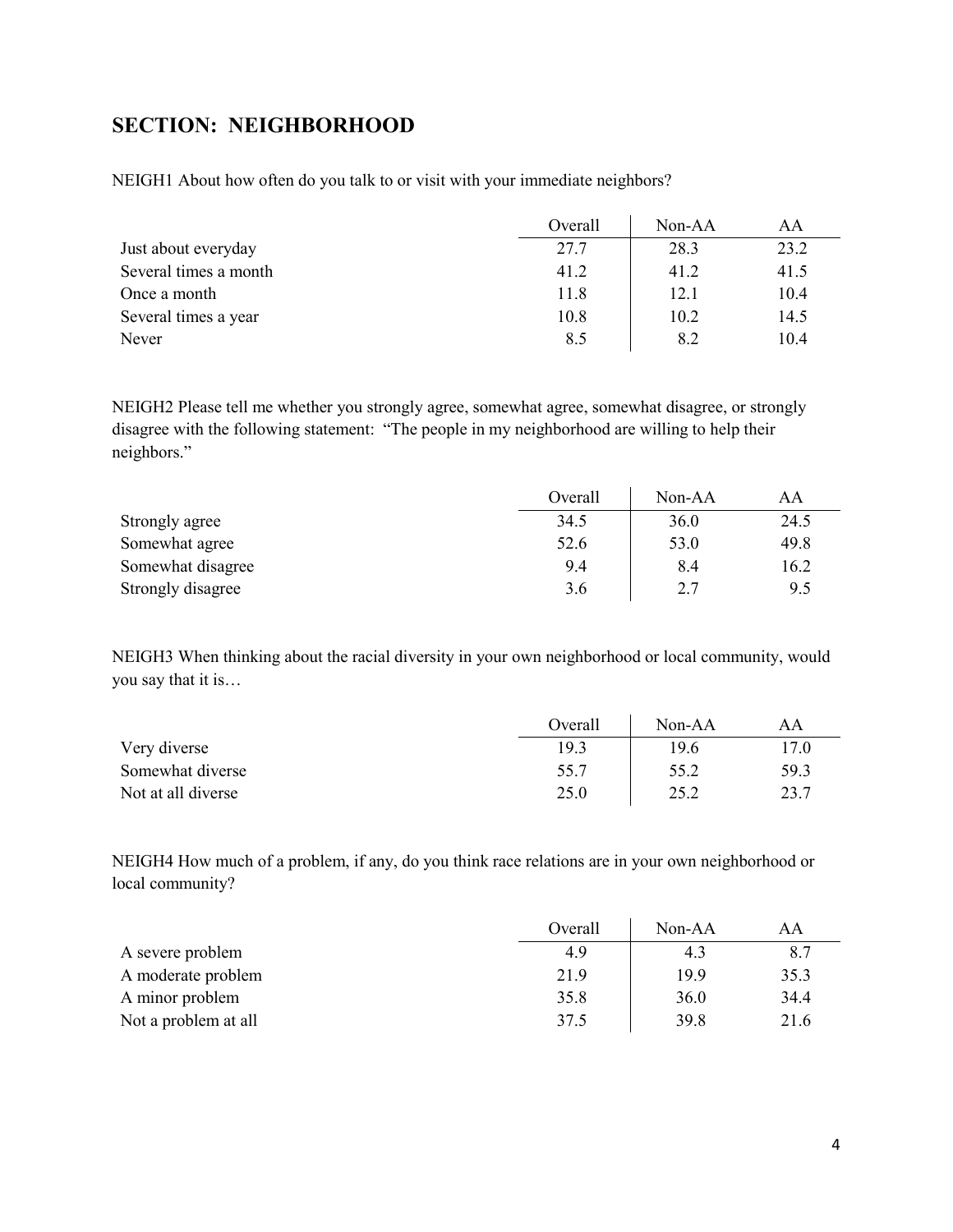NEIGH6 Do you expect to be living in the southwestern Pennsylvania region five years from now?

|     | Overall | Non-AA | AA   |
|-----|---------|--------|------|
| Yes | 82.1    | 83.1   | 75.5 |
| No  | 17.9    | 16.9   | 24.5 |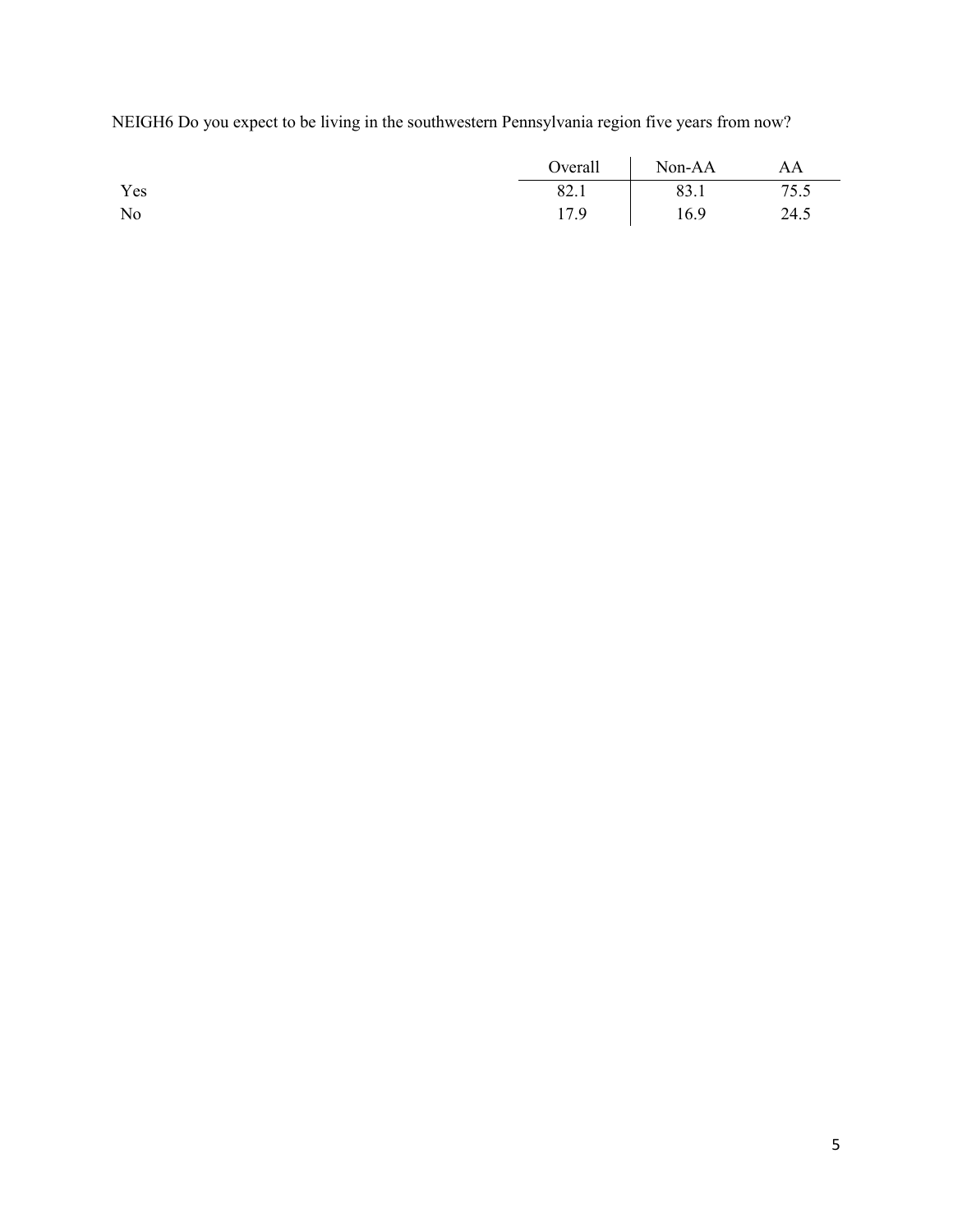# <span id="page-5-0"></span>**SECTION: ENVIRONMENT**

ENVIR1 Would you say that air quality in your community is a…

|                      | Overall | Non-AA | AΑ   |
|----------------------|---------|--------|------|
| Severe problem       | 7.2     | 7.2    | 6.7  |
| Moderate problem     | 25.7    | 25.8   | 25.4 |
| A Minor problem      | 34.6    | 33.1   | 44.6 |
| Not a problem at all | 32.6    | 33.9   | 23.3 |

ENVIR2 How about the quality of your drinking water?

|                      | Overall | $Non-AA$ | AA   |
|----------------------|---------|----------|------|
| Severe problem       | 10.6    | 9.3      | 19.1 |
| Moderate problem     | 26.7    | 27.0     | 24.5 |
| A minor problem      | 28.2    | 27.4     | 34.0 |
| Not a problem at all | 34.6    | 36.4     | 22.4 |

## ENVIR3 How about pollution in streams and rivers?

|                      | Overall | Non-AA | AΑ   |
|----------------------|---------|--------|------|
| Severe problem       | 15.8    | 16.0   | 14.9 |
| Moderate problem     | 41.1    | 41.0   | 41.9 |
| A minor problem      | 29.3    | 29.6   | 27.4 |
| Not a problem at all | 13.8    | 13.5   | 15.8 |

ENVIR4 Would you say that overall environmental quality in our region is…

|                             | Overall | Non-AA | AA      |
|-----------------------------|---------|--------|---------|
| Improving significantly     | 8.1     | 8.7    | 4.1     |
| Improving somewhat          | 41.9    | 42.0   | 41.9    |
| Remaining the same          | 36.0    | 35.4   | 39.8    |
| Getting somewhat worse      | 12.7    | 12.6   | 13.3    |
| Getting significantly worse |         | I .4   | $0.8\,$ |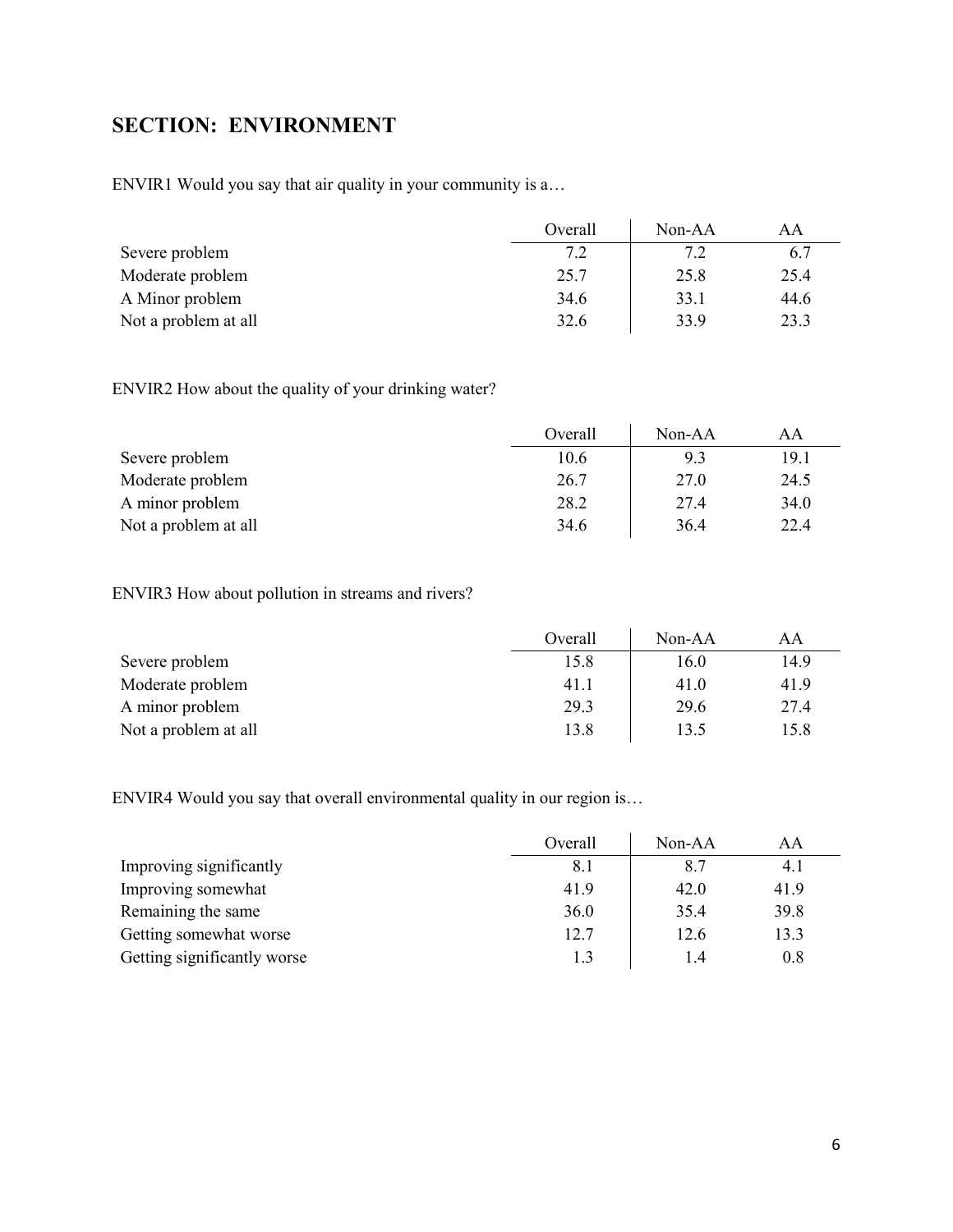ENVIR5 Do you feel that state government oversight of the environment should…

|                        | Overall | $Non-AA$ | AA   |
|------------------------|---------|----------|------|
| Increase significantly | 32.3    | 31.8     | 35.4 |
| Increase somewhat      | 45.2    | 45.4     | 44.2 |
| Remain the same        | 16.5    | 17.0     | 13.3 |
| Decrease somewhat      | 3.8     | 3.7      | 5.0  |
| Decrease significantly | 2.2     | 2.2      | 2.1  |

ENVIR6 To what extent do you think natural gas drilling represents an economic opportunity for this region? Do you think it represents…

|                                                       | Overall | $Non-AA$ | AА   |
|-------------------------------------------------------|---------|----------|------|
| A significant economic opportunity for the region     | 23.0    | 24.3     | 14.5 |
| A moderate economic opportunity for the region        | 28.4    | 29.8     | 19.1 |
| Only a slight economic opportunity for the region     | 21.9    | 21.3     | 25.7 |
| Very little or no economic opportunity for the region | 14.9    | 14.1     | 20.3 |
| No opinion / Haven't thought about it                 | 11.7    | 10.5     | 20.3 |

ENVIR7 To what extent do you think natural gas drilling represents a threat to the environment and public health of the region? Do you think it represents…

| Overall | Non-AA | AA   |
|---------|--------|------|
|         |        |      |
| 33.4    | 33.9   | 29.8 |
|         |        |      |
| 29.8    | 28.7   | 36.8 |
|         |        |      |
| 14.8    | 15.6   | 9.9  |
|         |        |      |
| 12.7    | 13.8   | 5.4  |
| 9.3     | 7.9    | 18.2 |
|         |        |      |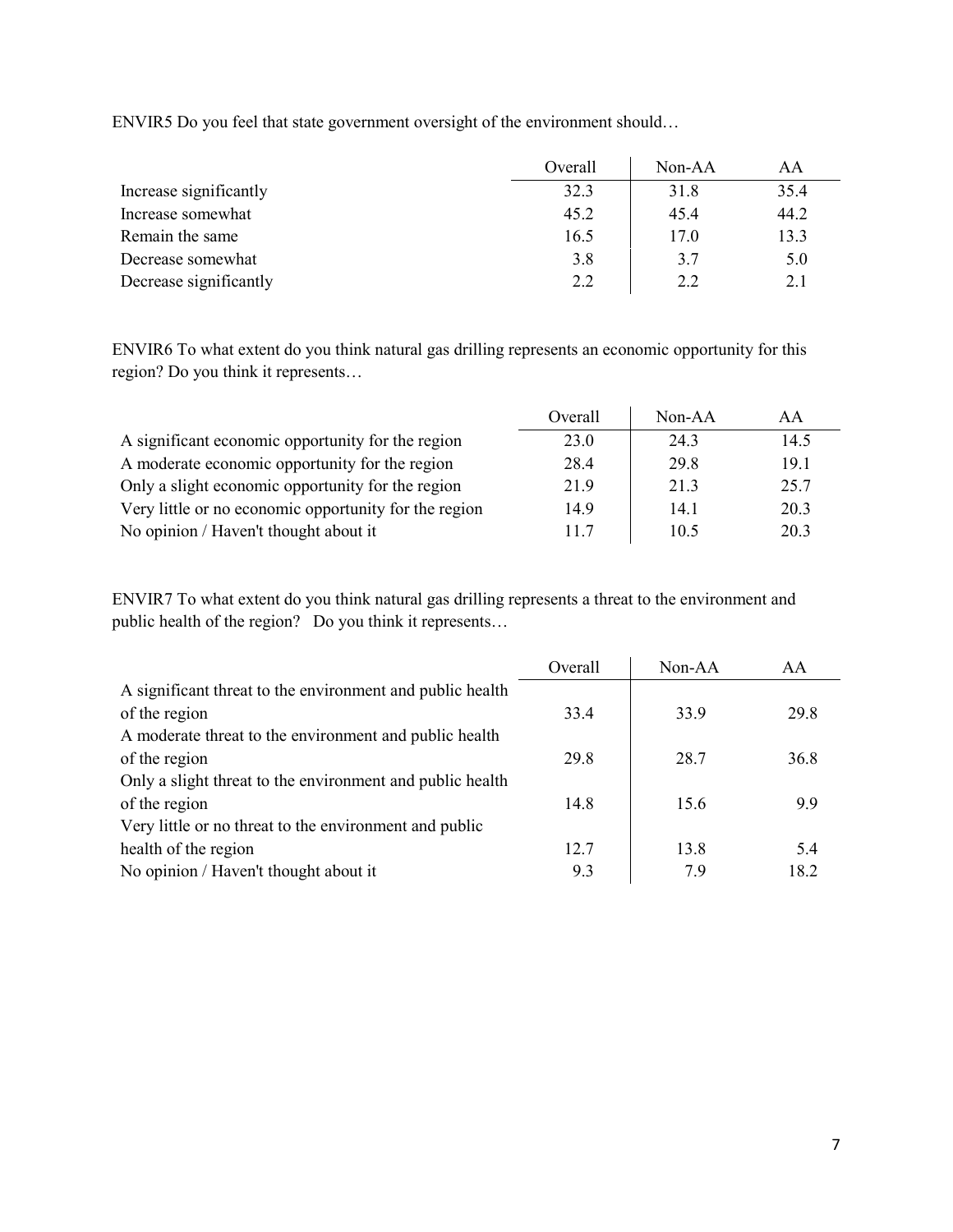ENVIR8 While our region has a rich legacy of producing fossil fuels, community stakeholders have recently demonstrated increased interest in diversifying our energy sources. What factors matter most to you in the sources of energy our community uses? (Please rank the top 2 - drag items over to box)

|                                   |         | Ranked in Top Two |      | <b>Ranked First</b> |        |      |
|-----------------------------------|---------|-------------------|------|---------------------|--------|------|
|                                   | Overall | Non-AA            | AA   | Overall             | Non-AA | AA   |
| Cost                              | 37.7    | 37.8              | 36.9 | 23.9                | 24.6   | 19.1 |
| Public Health                     | 46.5    | 44.4              | 60.6 | 24.6                | 22.2   | 41.6 |
| Environment                       | 50.7    | 51.7              | 43.4 | 25.0                | 25.9   | 18.6 |
| Effect on job                     | 18.7    | 16.9              | 31.4 | 5.8                 | 4.8    | 12.4 |
| Investing in the future of energy | 28.0    | 29.7              | 15.6 | 12.7                | 13.8   | 5.3  |
| National and regional energy      |         |                   |      |                     |        |      |
| independence                      | 15.0    | 16.2              | 6.6  | 6.6                 | 7.4    | 0.4  |
| My own personal energy            |         |                   |      |                     |        |      |
| independence                      | 3.6     | 3.3               | 5.3  | 1.4                 | 1.3    | 2.7  |

ENVIR9 Solar power is becoming increasingly cost competitive with conventional energy sources. How much money would you need to be paid to install solar panels on your home?

|                                                                       | Overall | $Non-AA$ | AA   |
|-----------------------------------------------------------------------|---------|----------|------|
| I would never install solar panels on my home.                        | 13.6    | 12.2     | 22.7 |
| I would completely pay for their installation if it reduced my energy |         |          |      |
| bills by less than $$1,000$                                           | 18.1    | 19.8     | 6.4  |
| $$1,000 - $5,000$                                                     | 37.9    | 38.8     | 31.3 |
| $$5,000 - $10,000$                                                    | 20.1    | 19.3     | 25.8 |
| Greater than \$10,000                                                 | 9.4     | 8.8      | 13.3 |
| I already have solar panels installed                                 | 1.0     | 1.1      | 0.4  |

ENVIR10 Do you regularly recycle newspaper, glass, or plastic?

|     | $Overal$ | Non-AA | AA   |
|-----|----------|--------|------|
| Yes | 83.2     | 86.8   | 58.5 |
| No  | 16.8     | 13.2   | 41.5 |

ENVIR11 Are you a member of or do you volunteer with a group which aims to preserve or protect the environment?

|     |      | Overall Non-AA AA |      |
|-----|------|-------------------|------|
| Yes | 16.3 | 17.4              | 8.7  |
| No  |      | 83.7   82.6       | 91.3 |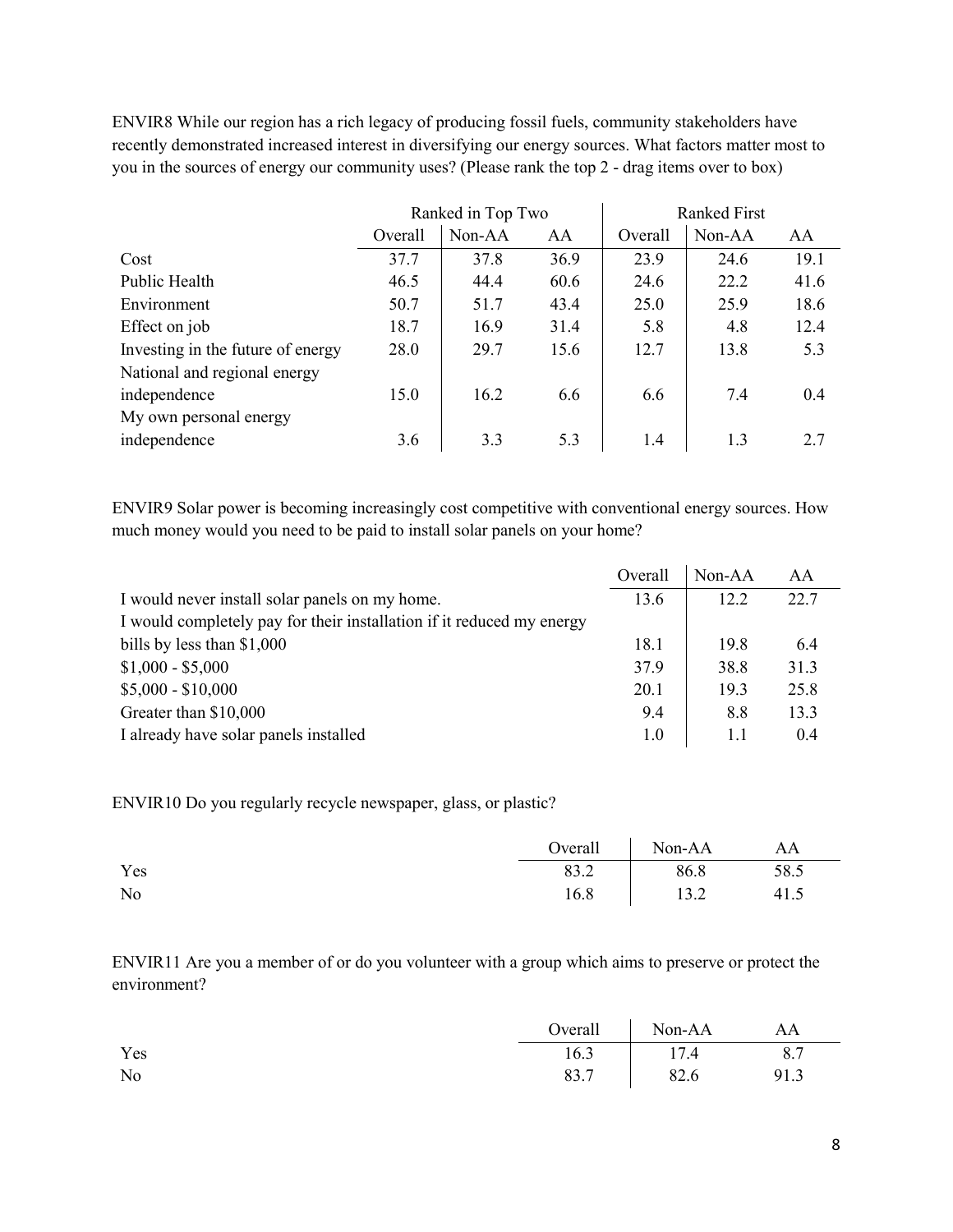|                           | Overall | $Non-AA$ | AA   |
|---------------------------|---------|----------|------|
| Almost never              | 8.9     | 8.5      | 12.0 |
| One to three times a year | 17.7    | 16.9     | 23.2 |
| Four to ten times a year  | 21.3    | 20.9     | 24.1 |
| Ten to 20 times a year    | 20.9    | 21.5     | 16.6 |
| More than 20 times a year | 31.1    | 32.2     | 24.1 |

ENVIR12 How frequently do you or members of your family go to outdoor public recreation facilities, such as parks, trails and playgrounds?

ENVIR13 How would you rate the overall quality of public recreational areas in the region, such as parks, trails and playgrounds?

|           | Overall | Non-AA | AA   |
|-----------|---------|--------|------|
| Excellent | 16.6    | 18.0   | 7.5  |
| Very Good | 45.2    | 46.1   | 39.0 |
| Good      | 30.5    | 28.5   | 43.6 |
| Fair      | 6.5     | 6.4    | 7.1  |
| Poor      | 1.2     | 1.0    | 2.9  |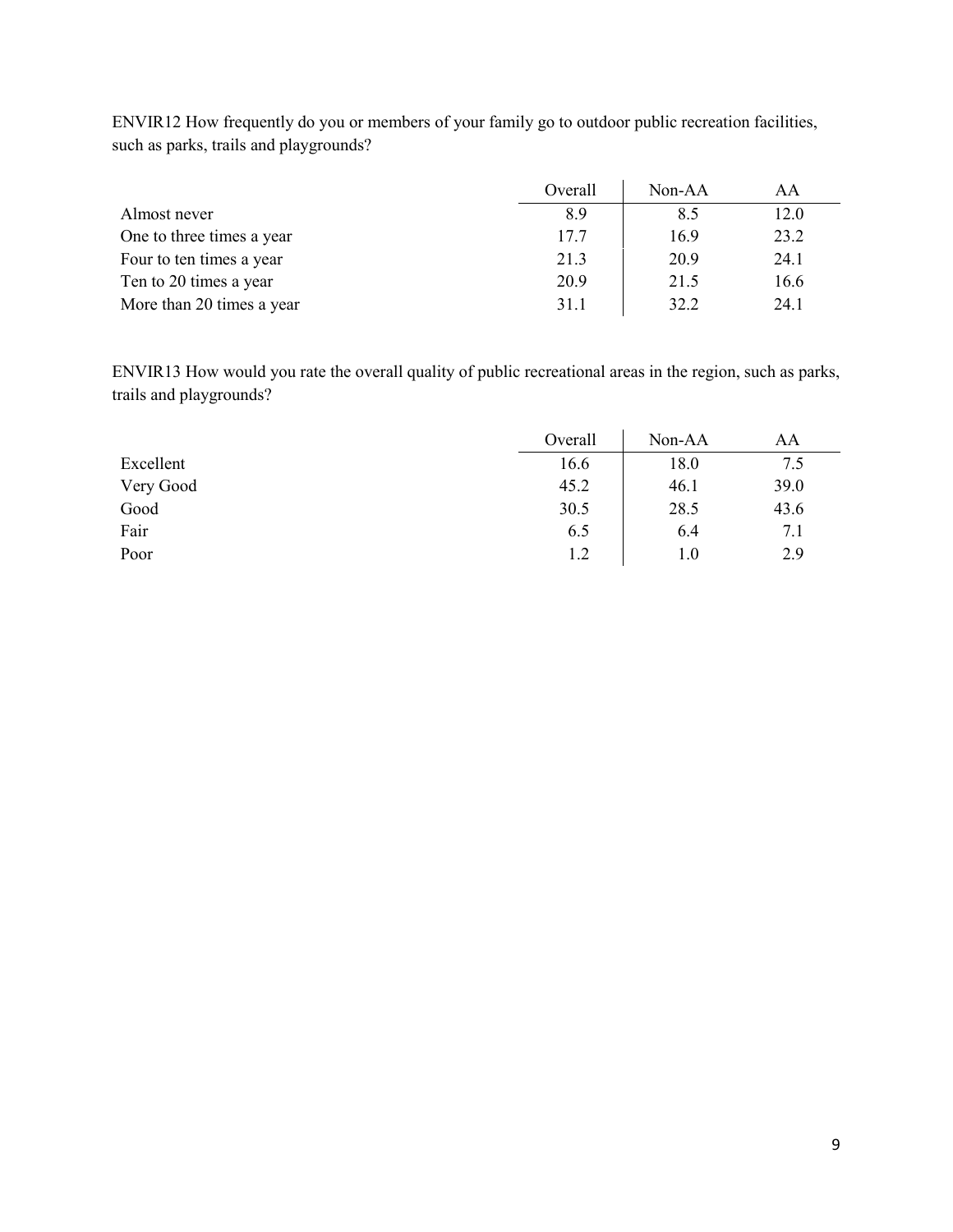## <span id="page-9-0"></span>**SECTION: GOVERNMENT**

GOV1 Redistricting is the process of redrawing the districts of elected representatives, such as members of congress and the state legislature. Gerrymandering is manipulating that process to favor one political party over another. To what extent, if any, do you feel gerrymandering is a problem today in Pennsylvania? Do you believe gerrymandering is:

|                                      | Overall | Non-AA | AA   |
|--------------------------------------|---------|--------|------|
| A serious problem                    | 47.4    | 48.8   | 38.2 |
| Moderate problem                     | 24.8    | 25.0   | 23.7 |
| A minor problem                      | 9.8     | 10.5   | 5.0  |
| Not a problem at all                 | 2.9     | 3.0    | 2.5  |
| No opinion / Have not been following | 15.1    | 12.7   | 30.7 |

GOV2 Should the redrawing of political districts in Pennsylvania be done by an independent, nonpartisan commission?

|                                      | Overall | $Non-AA$ | AΑ   |
|--------------------------------------|---------|----------|------|
| Yes                                  | 75.6    | 78.1     | 58.7 |
| No                                   | 4.1     |          |      |
| No opinion / Have not been following | 20.3    | 18.2     | 34.3 |

GOV3 Do you support abandoning Pennsylvania's "state store" system in favor of allowing wine and liquor to be sold in privately owned retail stores?

|                                      | Overall | Non-AA | AΑ   |
|--------------------------------------|---------|--------|------|
| Yes                                  | 61.5    | 65.8   | 32.8 |
| No                                   | 24.2    | 20.9   | 46.1 |
| No opinion / Have not been following | 14.3    | 13.3   | 21.2 |

GOV4 Pennsylvania allows marijuana to be legally sold for medical purposes by licensed retail outlets. Several other states also allow marijuana to be legally sold for recreational use. Do you support legalizing the sale of marijuana for recreational use in Pennsylvania?

|                                      | Overall | Non-AA | AA   |
|--------------------------------------|---------|--------|------|
| Yes                                  | 62.0    | 61.5   | 65.1 |
| No                                   | 31.8    | 33.0   | 24.1 |
| No opinion / Have not been following | 6.2     | 5.5    | 10.8 |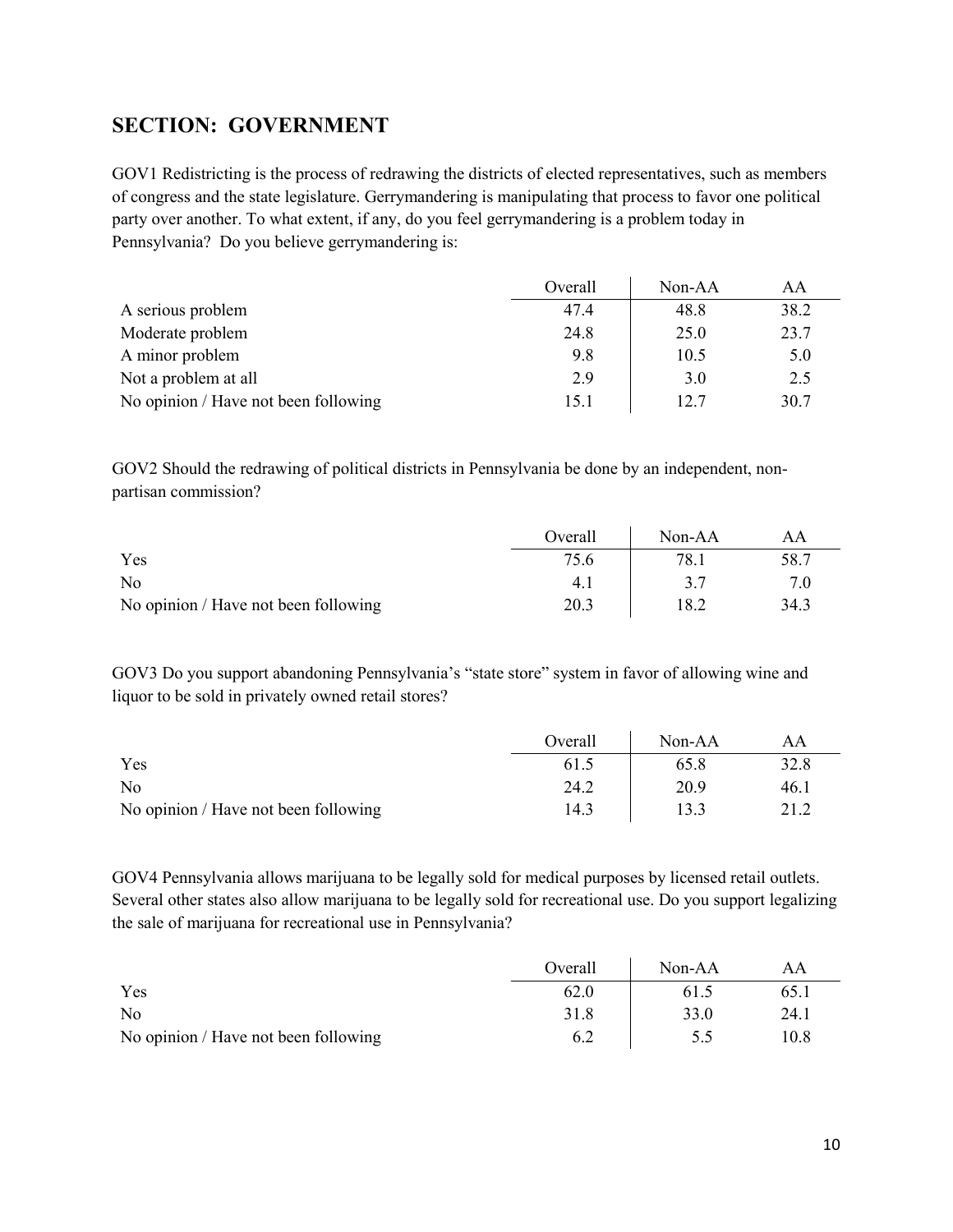GOV5 As you may know, Pittsburgh is one of the finalists to be selected for a new Amazon, Inc. headquarters location (sometimes called "Amazon HQ2"). This would bring many high paying jobs and increase the region's profile. There could be some negative impacts, such as increased housing costs. In general, which of the following best represents your feelings about this possibility?

|                                                                       | Overall | Non-AA | AA   |
|-----------------------------------------------------------------------|---------|--------|------|
| Strongly favor – the benefits would far outweigh the costs            | 24.6    | 25.5   | 19.0 |
| Moderately favor $-$ Some concern about the costs, but they are       |         |        |      |
| outweighed by the benefits                                            | 37.1    | 39.7   | 19.4 |
| Not sure                                                              | 13.7    | 12.1   | 24.4 |
| Moderately oppose – See some benefits, but they are outweighed by the |         |        |      |
| costs                                                                 | 13.6    | 12.6   | 20.2 |
| Strongly oppose $-$ the costs would far outweigh the benefits         | 8.8     | 8.4    | 11.2 |
| No opinion / Have not been following                                  | 2.2     | 1.7    | 5.8  |

GOV6 Where do you get your information about local government? CHECK ALL THAT APPLY

|                                                         | Overall | $Non-AA$ | AA   |
|---------------------------------------------------------|---------|----------|------|
| Newspapers/magazine (print or online)                   | 68.4    | 68.8     | 66.0 |
| Television/radio                                        | 76.2    | 75.3     | 82.2 |
| Social media (Facebook, Twitter, etc.)                  | 48.0    | 47.0     | 54.5 |
| Government web sites                                    | 21.3    | 21.3     | 21.2 |
| Other internet sources                                  | 33.7    | 33.9     | 32.4 |
| Community meetings                                      | 17.6    | 17.1     | 20.7 |
| Other – Please specify                                  | 5.5     | 5.8      | 3.7  |
| Not interested / Don't get local government information | 1.6     | 1.8      | 0.0  |

GOV7a Are you registered to vote?

|     | Overall Non-AA AA |      |
|-----|-------------------|------|
| Yes | 94.8   95.4       | 91.1 |
| No  | $5.2$ 4.6         | 8.9  |

#### [Asked if Yes to GOV7a]  $N = 1810$ GOV7b How often do you vote?

|                                | Overall | $Non-AA$ | AA   |
|--------------------------------|---------|----------|------|
| In every election              | 66.4    | 67.4     | 59.5 |
| In every general election      | 14.4    | 13.9     | 18.2 |
| In every Presidential election | 14.3    | 14.5     | 13.2 |
| Rarely                         | 3.6     | 3.0      | 7.7  |
| Do not vote                    | 1.2     | 1.2      | 1.4  |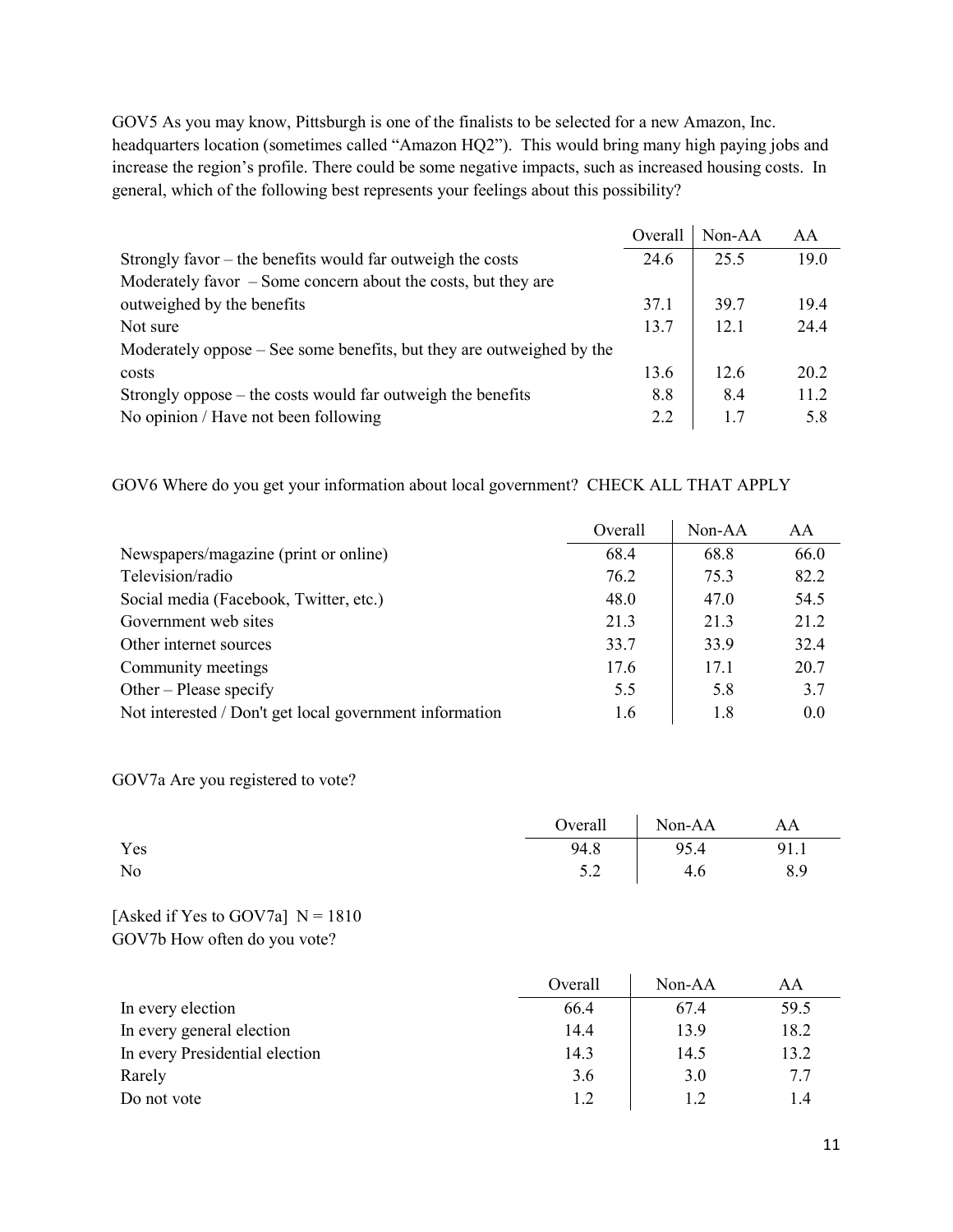|                                         | Overall | $Non-AA$ | AA   |
|-----------------------------------------|---------|----------|------|
| Democrat                                | 58.3    | 54.8     | 82.2 |
| Republican                              | 27.9    | 31.5     | 3.7  |
| Independent                             | 9.6     | 9.6      | 9.5  |
| Something else / Other – Please specify | 4.2     | 4.2      | 4.6  |

GOV8 Generally speaking, do you consider yourself a Democrat, a Republican, an Independent, or something else?

GOV9 Generally speaking, do you consider yourself to be a liberal, a conservative, or a moderate?

|              | Overall | Non-AA | AA   |
|--------------|---------|--------|------|
| Liberal      | 41.0    | 41.7   | 36.1 |
| Conservative | 25.8    | 26.3   | 22.3 |
| Moderate     | 33.2    | 32.0   | 41.6 |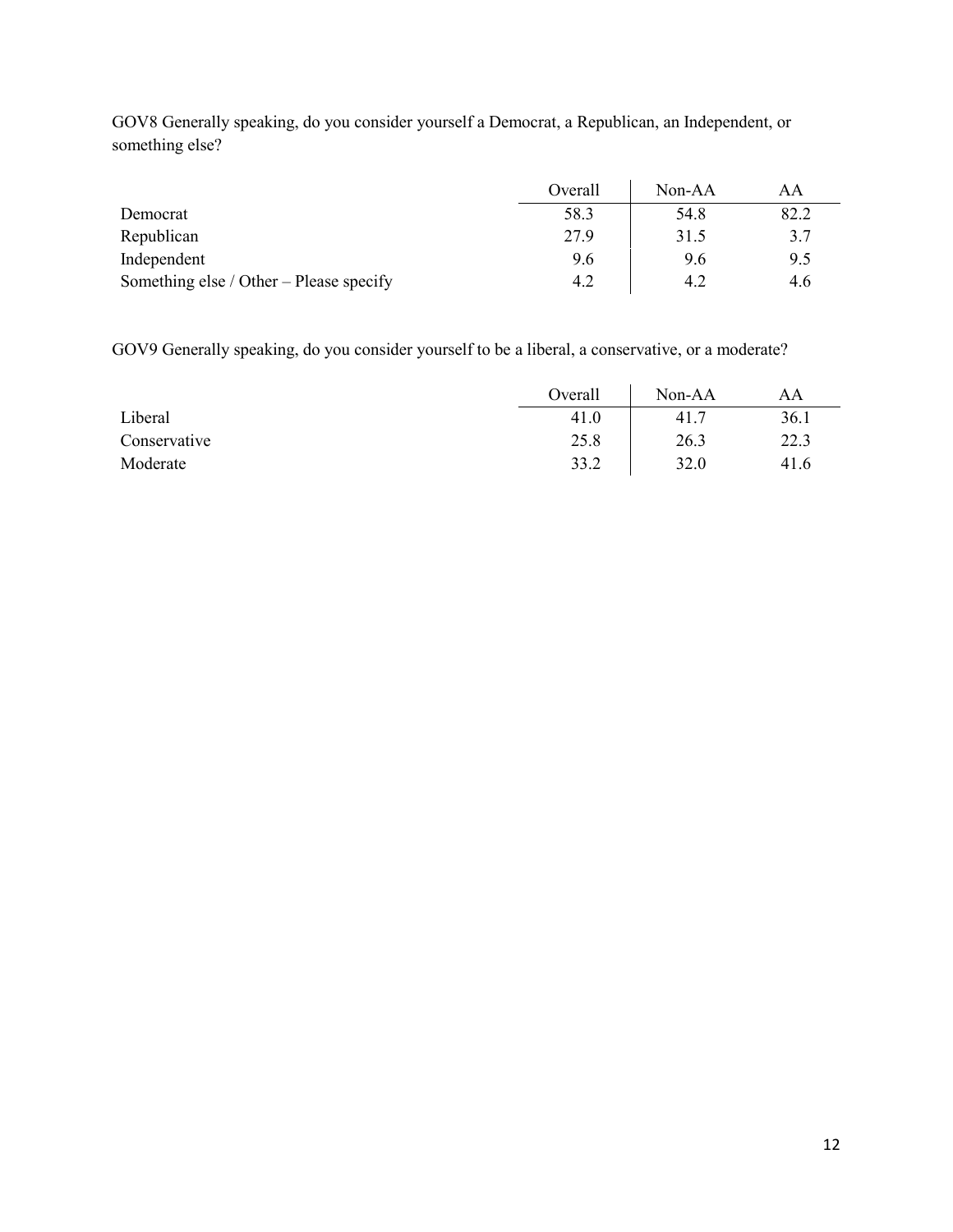## <span id="page-12-0"></span>**SECTION: ARTS**

ARTS1 During the past year, about how many times have you visited a local museum or gallery or attended an art or cultural event, such as a play, concert, festival, reading or film?

|                    | Overall | Non-AA | AA   |
|--------------------|---------|--------|------|
| None               | 13.0    | 12.8   | 14.1 |
| 1-2 times          | 23.1    | 21.0   | 37.3 |
| 3-5 times          | 26.3    | 26.3   | 26.1 |
| $6-10$ times       | 18.5    | 19.7   | 10.4 |
| $11-20$ times      | 10.2    | 10.8   | 6.2  |
| More than 20 times | 8.9     | 9.4    | 5.8  |

ARTS2 During the past year, have you made any donations to arts or cultural organizations?

|     | Overall | Non-AA | AA   |
|-----|---------|--------|------|
| Yes | 38.9    | 40.1   | 31.1 |
| No  | 61.1    | 59.9   | 68.9 |

ARTS3 In your opinion, how important is arts education in schools?

|                     | Overall | $Non-AA$ | AA   |
|---------------------|---------|----------|------|
| Not important       | 3.2     | 3.3      | 2.5  |
| Somewhat important  | 22.7    | 23.4     | 17.7 |
| Very important      | 37.8    | 37.1     | 42.6 |
| Extremely important | 36.4    | 36.2     | 37.1 |

ARTS4 How would you rate the overall quality of the region's arts and cultural opportunities?

|           | Overall | Non-AA | AA   |
|-----------|---------|--------|------|
| Excellent | 21.9    | 23.2   | 12.9 |
| Very Good | 45.1    | 46.7   | 34.4 |
| Good      | 26.2    | 24.8   | 35.7 |
| Fair      | 5.7     | 4.9    | 10.8 |
| Poor      | 1.2     | 0.4    | 6.2  |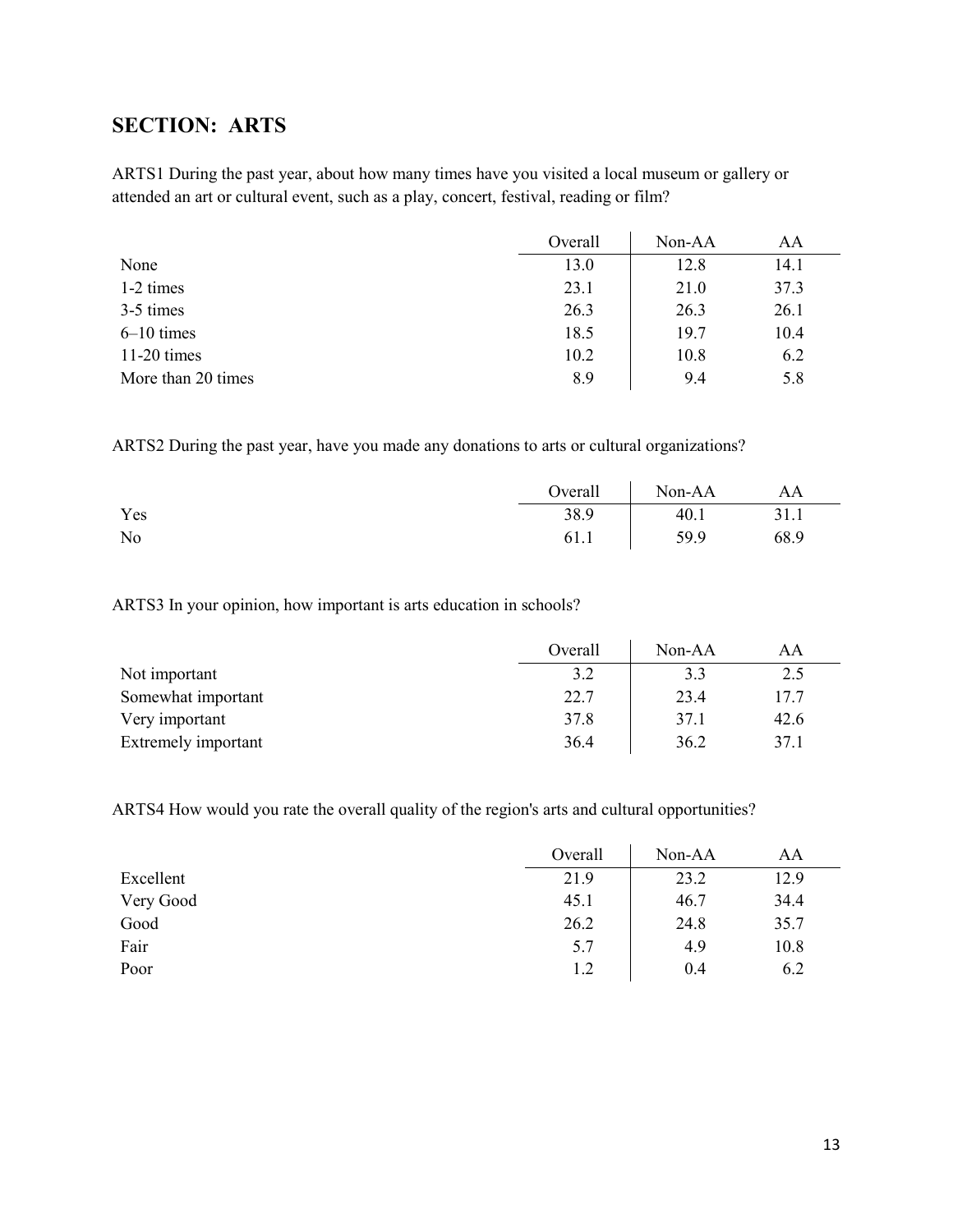## <span id="page-13-0"></span>**SECTION: TRANSPORTATION**

TRANS1 How much of a problem, if any, do you think there is with road and bridge quality in the region?

|                      | Overall | $Non-AA$ |      |
|----------------------|---------|----------|------|
| A severe problem     | 56.7    | 55.2     | 66.4 |
| A moderate problem   | 37.0    | 38.7     | 25.7 |
| A minor problem      | 5.2     | 5.4      | 3.7  |
| Not a problem at all |         | 0.7      | 4.1  |

TRANS2 How much of a problem, if any, do you think there is with traffic congestion in the region?

|                      | Overall | $Non-AA$ | AΑ   |
|----------------------|---------|----------|------|
| A severe problem     | 35.3    | 35.2     | 35.7 |
| A moderate problem   | 54.0    | 54.3     | 51.9 |
| A minor problem      | 10.0    | 10.0     | 10.4 |
| Not a problem at all | 0.8     | 0.6      | 2.1  |

TRANS3 How much of a problem, if any, do you think there is with the availability of public transit in the region?

|                      | Overall | $Non-AA$ | AA   |
|----------------------|---------|----------|------|
| A severe problem     | 27.3    | 26.7     | 30.9 |
| A moderate problem   | 40.8    | 41.6     | 35.2 |
| A minor problem      | 22.8    | 22.4     | 25.8 |
| Not a problem at all | 9.1     | 9.2      | 8.1  |

TRANS4 How much of a problem, if any, do you think there is with the availability of nonstop flight destinations at Greater Pittsburgh International Airport?

|                      | Overall | Non-AA | AA   |
|----------------------|---------|--------|------|
| A severe problem     | 16.8    | 17.8   | 10.1 |
| A moderate problem   | 36.2    | 36.0   | 37.4 |
| A minor problem      | 33.9    | 34.0   | 33.2 |
| Not a problem at all | 13.1    | 12.2   | 19.3 |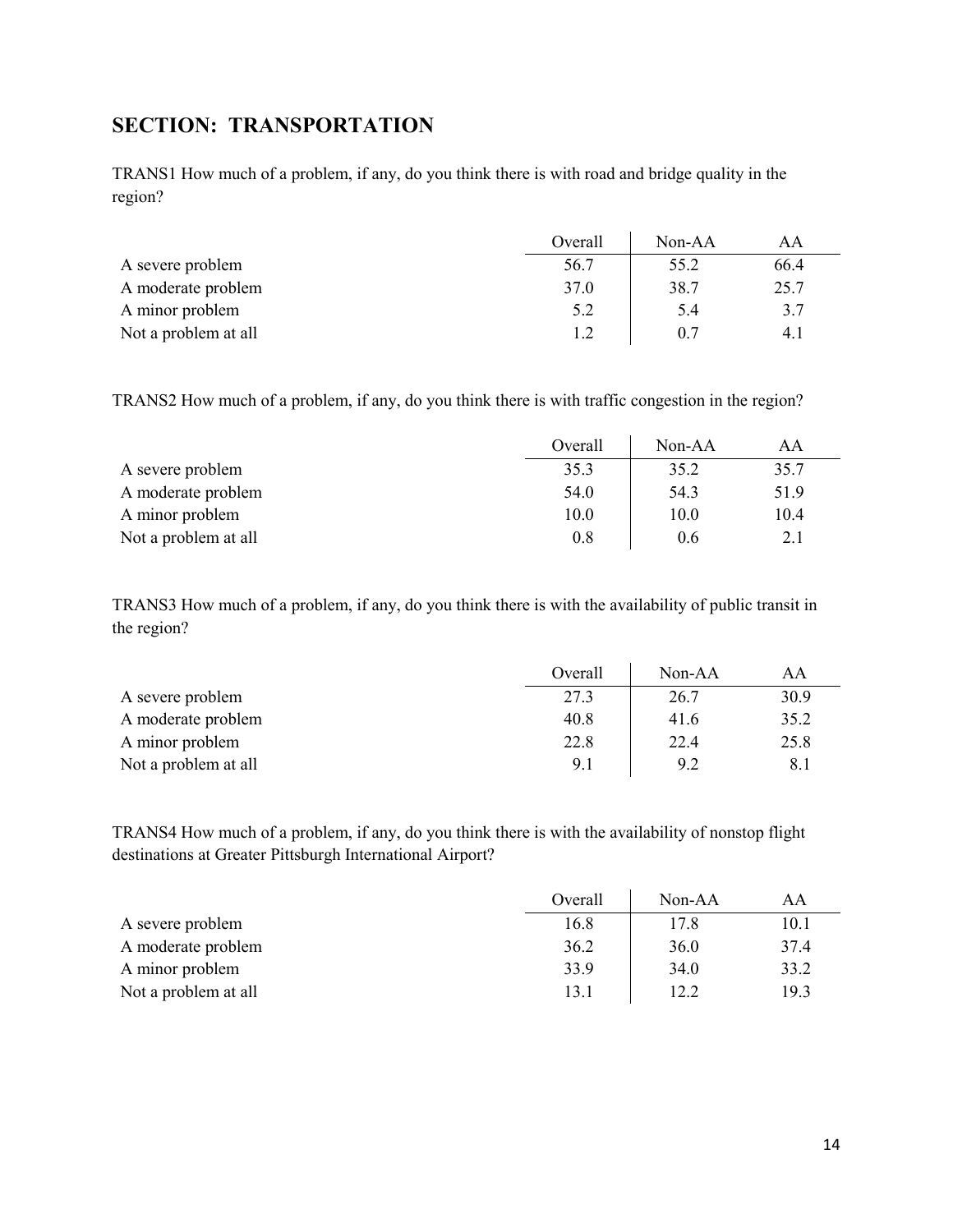TRANS5 How much of a problem, if any, do you think there is with the availability of safe and dedicated bicycling and pedestrian routes in the region?

|                      | Overall | $Non-AA$ | AΑ   |
|----------------------|---------|----------|------|
| A severe problem     | 13.4    | 13.8     | 10.8 |
| A moderate problem   | 27.7    | 28.2     | 24.1 |
| A minor problem      | 34.4    | 34.6     | 33.2 |
| Not a problem at all | 24.5    | 23.4     | 32.0 |

#### TRANS6 How often do you use public transit?

|                                 | Overall | $Non-AA$ | AA   |
|---------------------------------|---------|----------|------|
| 5 days a week or more           | 20.6    | 18.1     | 37.2 |
| About once a week               | 10.9    | 10.3     | 14.5 |
| About once a month              | 6.2     | 6.4      | 5.0  |
| Less than once a month          | 20.8    | 21.7     | 14.9 |
| Never                           | 37.9    | 39.5     | 27.3 |
| Public transit is not available | 3.6     | 4.0      | 12   |

TRANS7 Would you support increased funding for the improvement of roads and bridges in the region?

|     | Overall | Non-AA | AA   |
|-----|---------|--------|------|
| Yes | 86.1    | 86.2   | 85.9 |
| No  | 13.9    | 13.8   | 14.1 |

### [Asked if Yes to TRANS7]  $N = 1682$

TRANS8 Which one of the following options would you most strongly support to provide this funding for improvement of roads and bridges?

|                                     | Overall | $Non-AA$ | ΑA   |
|-------------------------------------|---------|----------|------|
| Increased gasoline taxes            | 16.4    | 17.4     | 10.1 |
| Increased vehicle registration fees | 24.3    | 26.0     | 13.0 |
| More toll roads                     | 8.6     | 8.6      | 8.7  |
| Divert from some other source       | 50.6    | 48.0     | 68.1 |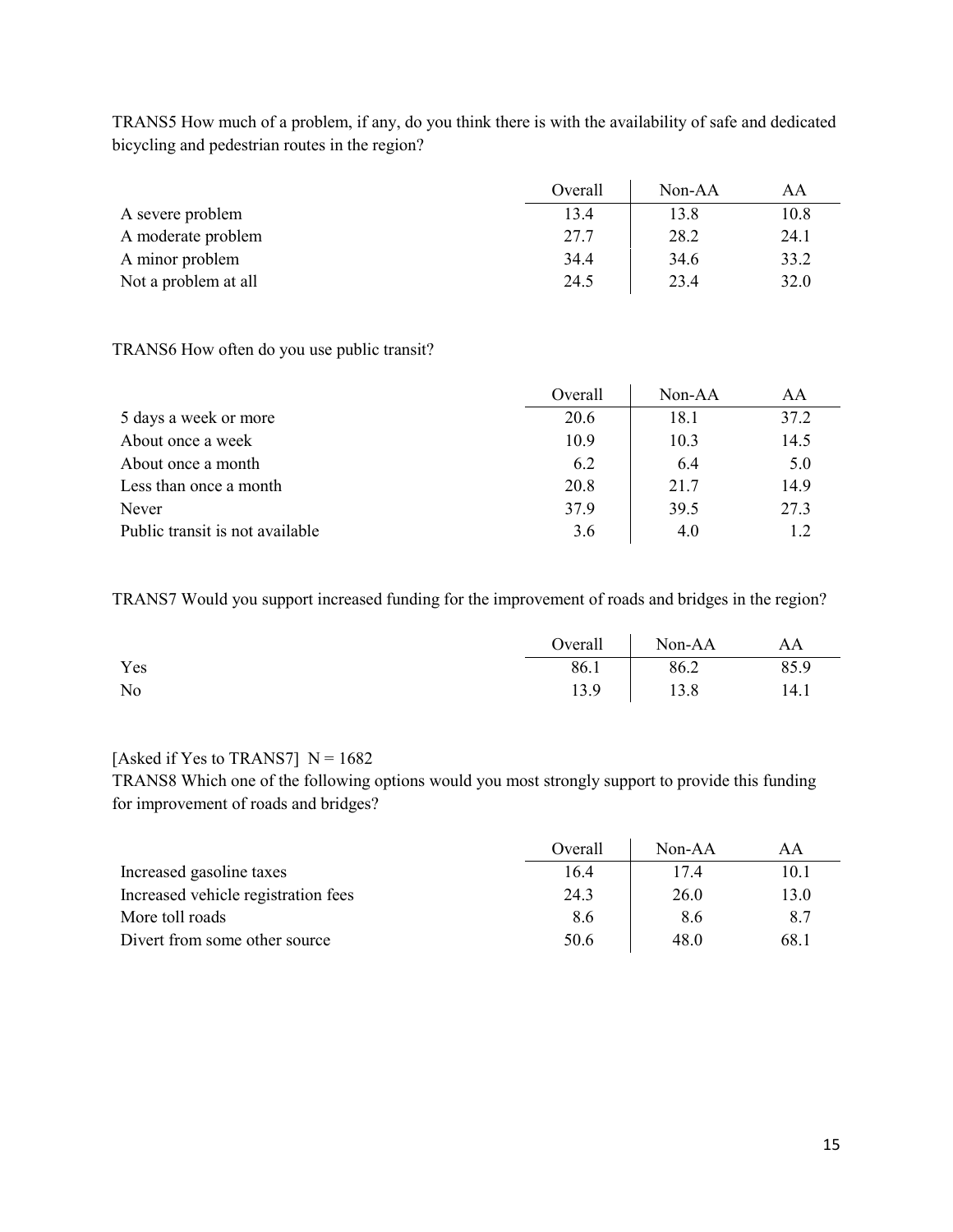## <span id="page-15-0"></span>**SECTION: EDUCATION**

EDUC1 In your view, how adequate or inadequate are the financial resources available for the public schools in your local community? Would you say the financial resources are…

|                       | Overall | $Non-AA$ | AA   |
|-----------------------|---------|----------|------|
| Completely adequate   | 18.0    | 19.3     | 9.4  |
| Generally adequate    | 42.3    | 43.4     | 35.0 |
| Generally inadequate  | 30.1    | 29.5     | 34.2 |
| Completely inadequate | 9.5     | 7.8      | 21.4 |

EDUC2 How would you rate the safety of the public schools in your local community?

|                 | Overall | $Non-AA$ | AA   |
|-----------------|---------|----------|------|
| Very safe       | 24.8    | 26.1     | 15.7 |
| Somewhat safe   | 55.5    | 55.5     | 55.4 |
| Somewhat unsafe | 15.3    | 14.9     | 18.2 |
| Very unsafe     | 4.4     | 3.5      | 10.7 |

#### EDUC3 Do you have any children aged 3-18?

|                | Overall | Non-AA | AA   |
|----------------|---------|--------|------|
| Yes            | 17.9    | 16.4   | 27.8 |
| N <sub>o</sub> | 82.1    | 83.6   | 72.2 |

### [Asked if Yes to EDUC3]  $N = 343$

EDUC4 Are they enrolled in any type of educational program?

|     |      | Overall Non-AA | AA   |
|-----|------|----------------|------|
| Yes | 88.9 | 88.7           | 89.6 |
| No  |      | $11.1$   11.3  | 10.4 |

#### [Asked if Yes to EDUC3]  $N = 317$

EDUC5 Does your child/children attend … (you can select more than one)

|                | Overall | $Non-AA$ | AA   |
|----------------|---------|----------|------|
| Public school  | 81.8    | 81.3     | 83.9 |
| Private school | 14.7    | 16.6     | 7.0  |
| Home school    | 0.7     | 0.8      | 0.0  |
| Charter school | 9.6     | 72       | 19.6 |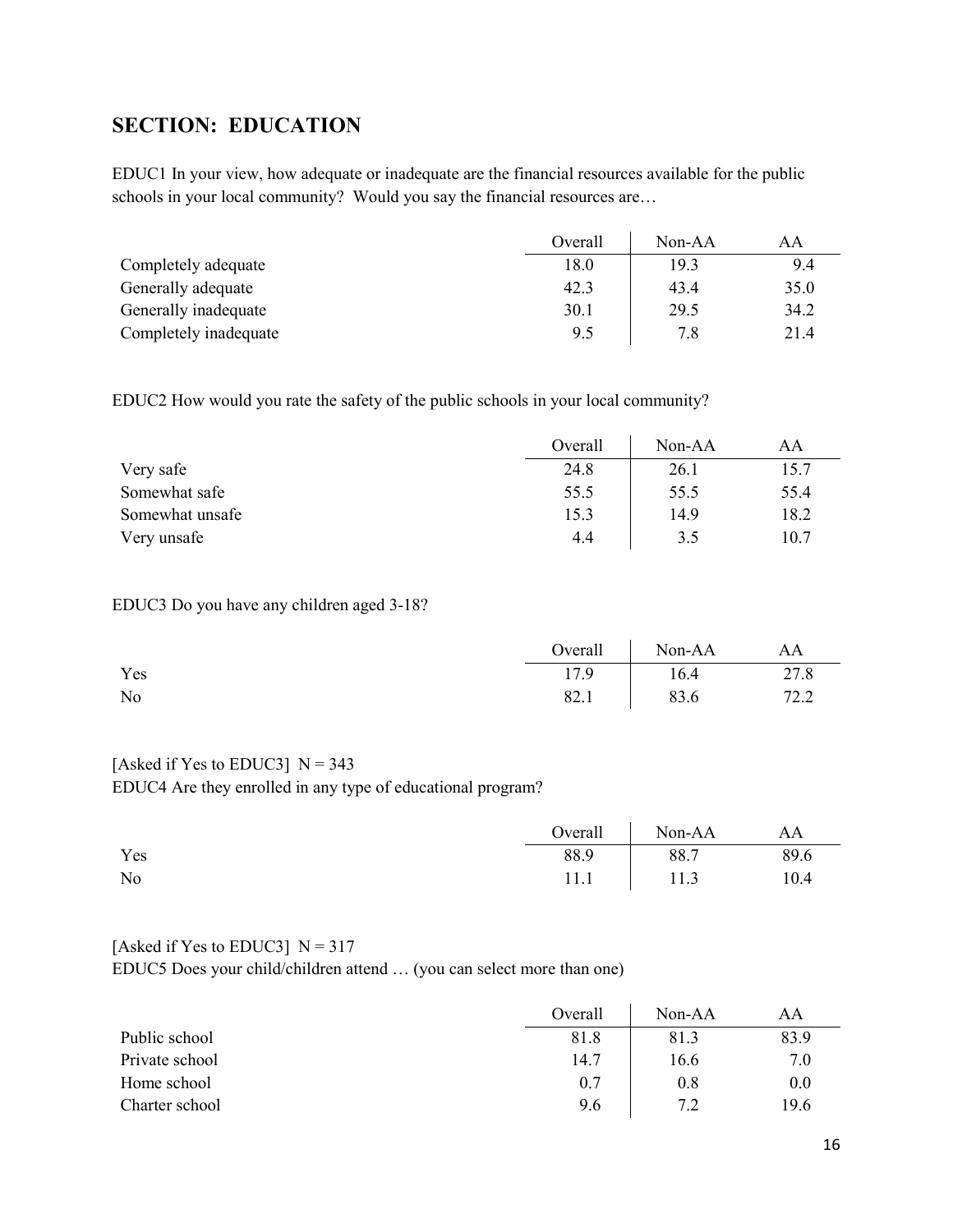### [Asked if Yes to EDUC3]  $N = 318$ EDUC6 Does your child attend a neighborhood school?

|                |      | Overall Non-AA | AA   |
|----------------|------|----------------|------|
| Yes            | 72.2 | 72.3           | 71.7 |
| N <sub>o</sub> |      | 27.8 27.7      | 28.3 |

#### [Asked if Yes to EDUC3]  $N = 312$

EDUC7 Which of the following are the most important factors in choosing a school for your child? (pick two - drag items to box)

|                         | Ranked in Top Two |        | <b>Ranked First</b> |         |        |      |
|-------------------------|-------------------|--------|---------------------|---------|--------|------|
|                         | Overall           | Non-AA | AA                  | Overall | Non-AA | AA   |
| Proximity               | 26.2              | 32.3   | 3.4                 | 14.1    | 17.4   | 1.7  |
| Safety                  | 48.1              | 40.8   | 75.0                | 23.7    | 18.8   | 42.4 |
| Religion                | 3.2               | 4.0    | 0.0                 | 1.4     | 1.8    | 0.0  |
| Specialized instruction | 32.5              | 32.6   | 32.2                | 9.2     | 8.1    | 13.6 |
| Family tradition        | 1.1               | 0.4    | 3.3                 | 0.7     | 0.0    | 3.3  |
| Academic outcomes       | 82.4              | 81.7   | 85.0                | 50.0    | 53.1   | 38.3 |
| Other                   | 6.7               | 8.5    | 0.0                 | 0.7     | 0.9    | 0.0  |

## [Asked if Yes to EDUC3]  $N = 318$

EDUC8 How would you rate the overall quality of education that your children are receiving?

|           | Overall | Non-AA | AA   |
|-----------|---------|--------|------|
| Excellent | 34.4    | 40.6   | 10.0 |
| Very Good | 30.3    | 30.8   | 28.3 |
| Good      | 23.5    | 20.9   | 33.3 |
| Fair      | 9.5     | 6.0    | 23.3 |
| Poor      | 2.4     | 1.7    | 5.0  |

### [Asked if Yes to EDUC3]  $N = 318$

EDUC9 In the past two years, have you been a member of the PTA or similar parent organization?

|     | Overall Non-AA AA |      |
|-----|-------------------|------|
| Yes | 29.4 32.6         | 16.7 |
| No  | 70.6 67.4         | 83.3 |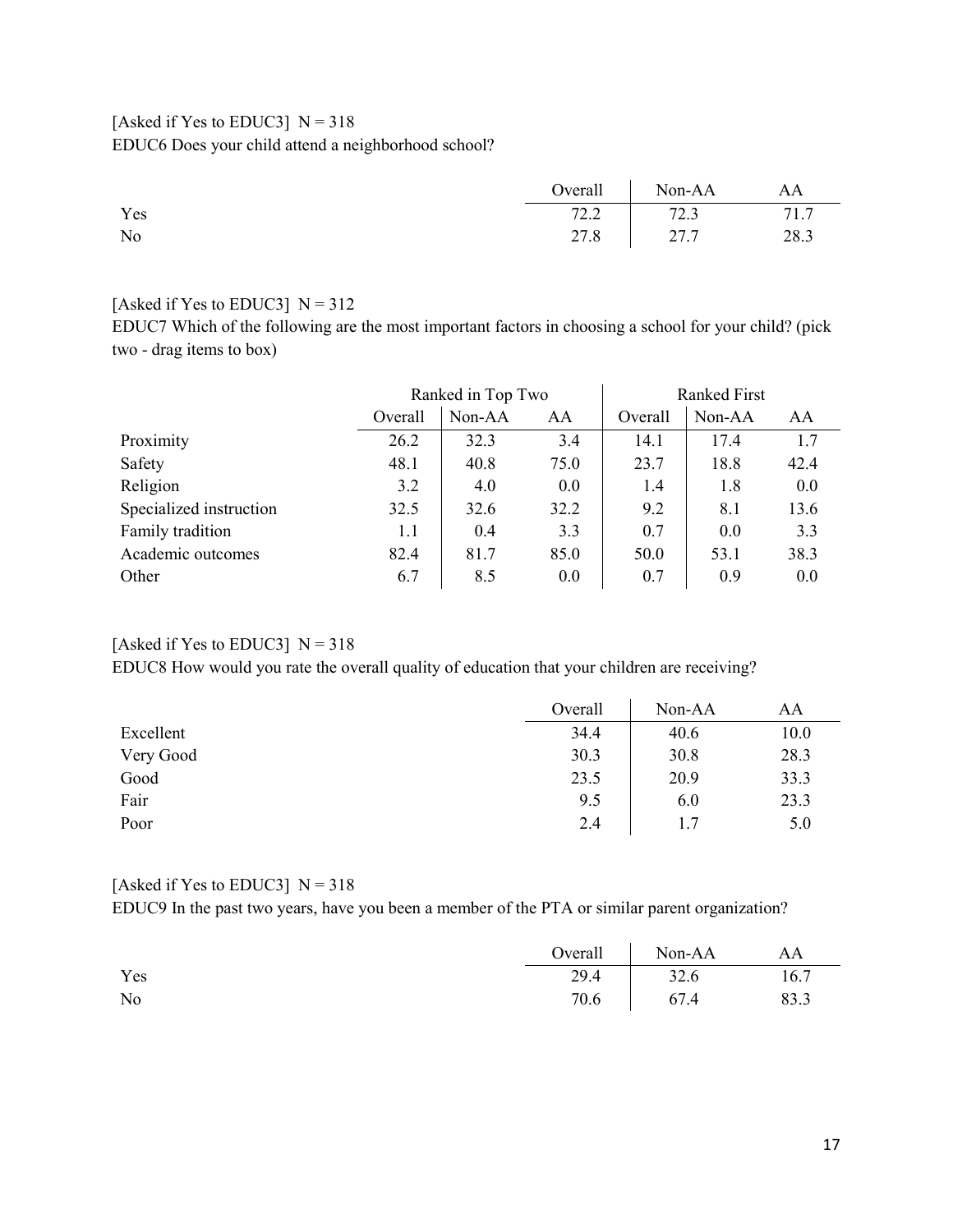EDUC10 In the past two years, have you attended a school board meeting?

|     |      | Overall Non-AA | AA   |
|-----|------|----------------|------|
| Yes | 10.3 | 9.5            | 16.1 |
| No  | 89.7 | 90.5           | 83.9 |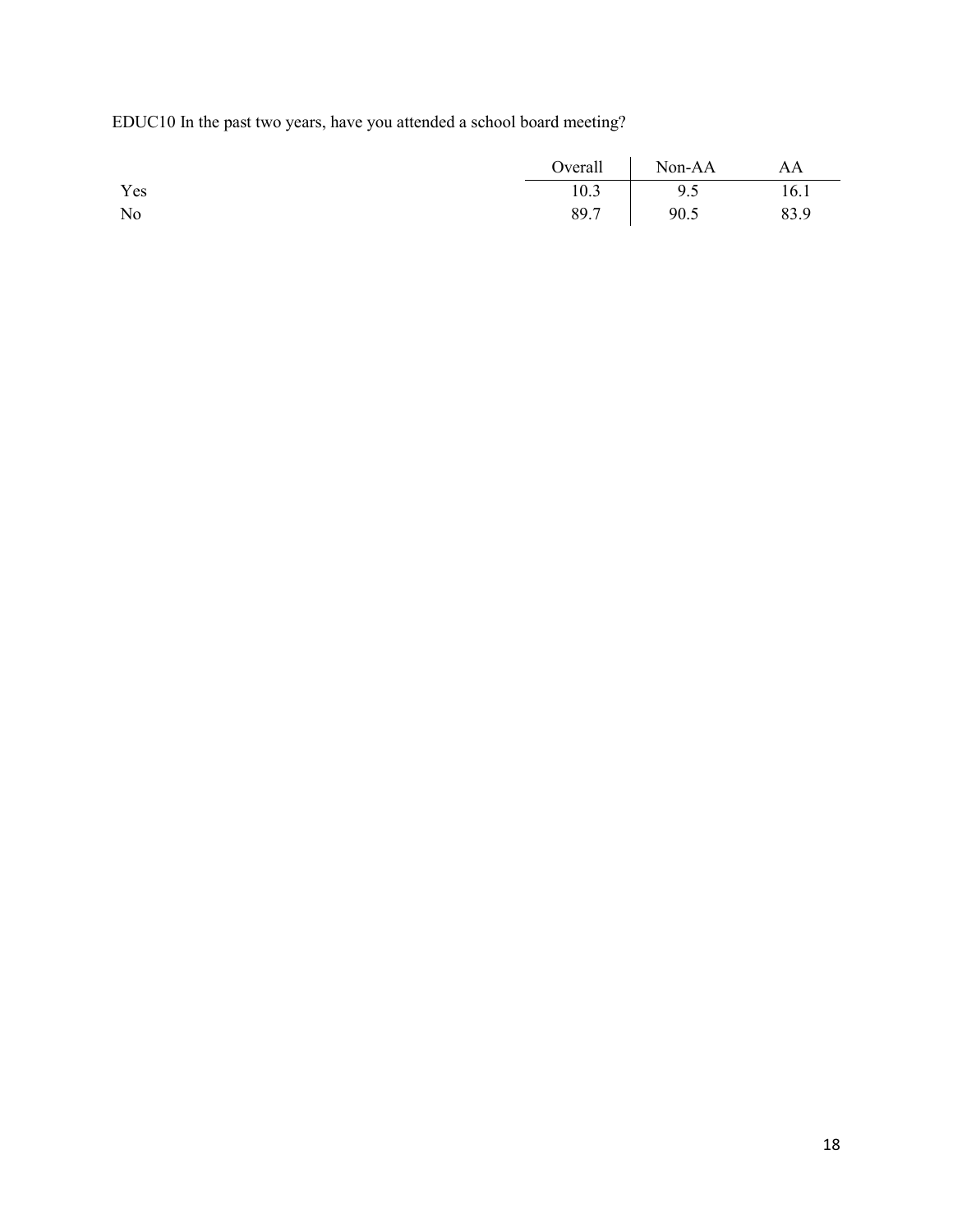## <span id="page-18-0"></span>**SECTION: PUBLIC SAFETY**

SAFE1 In general, how do you think your neighborhood compares with other neighborhoods in the area with regard to the amount of crime? Do you think it has more crime than other neighborhoods, about the same amount of crime, or less crime?

|                | Overall | Non-AA | ΑA   |
|----------------|---------|--------|------|
| More crime     | 8.5     | 7 Q    | 12.0 |
| About the same | 33.4    | 31.8   | 44.4 |
| Less crime     | 58.1    | 60.3   | 43.6 |

SAFE2 Comparing safety in your neighborhood now with safety a year ago, is there now…

|                                | Overall | $Non-AA$ | AΑ   |
|--------------------------------|---------|----------|------|
| More crime                     |         | 11 O     | 11.6 |
| About the same amount of crime | 76.5    | 77 R     | 67.6 |
| Less crime                     | 12.4    |          | 20.7 |

SAFE3 In terms of personal experience with crime, during the past year, have you been the victim of a property crime? That is, have you had money or property stolen, property vandalized, your home broken into, or a car stolen?

|     | $Overall$ | Non-AA | AA   |
|-----|-----------|--------|------|
| Yes | 13.0      | 12.1   | 18.7 |
| No  | 87.0      | 87.9   | 81.3 |

SAFE4 How about violent crime? During the past year, have you been the victim of a personal assault, a robbery involving the use of force or a weapon, or some other type of violent crime?

|                | Overall | Non-AA | AA   |
|----------------|---------|--------|------|
| Yes            | 2.5     | 1.6    | 8.7  |
| N <sub>o</sub> | 97.5    | 98.4   | 91.3 |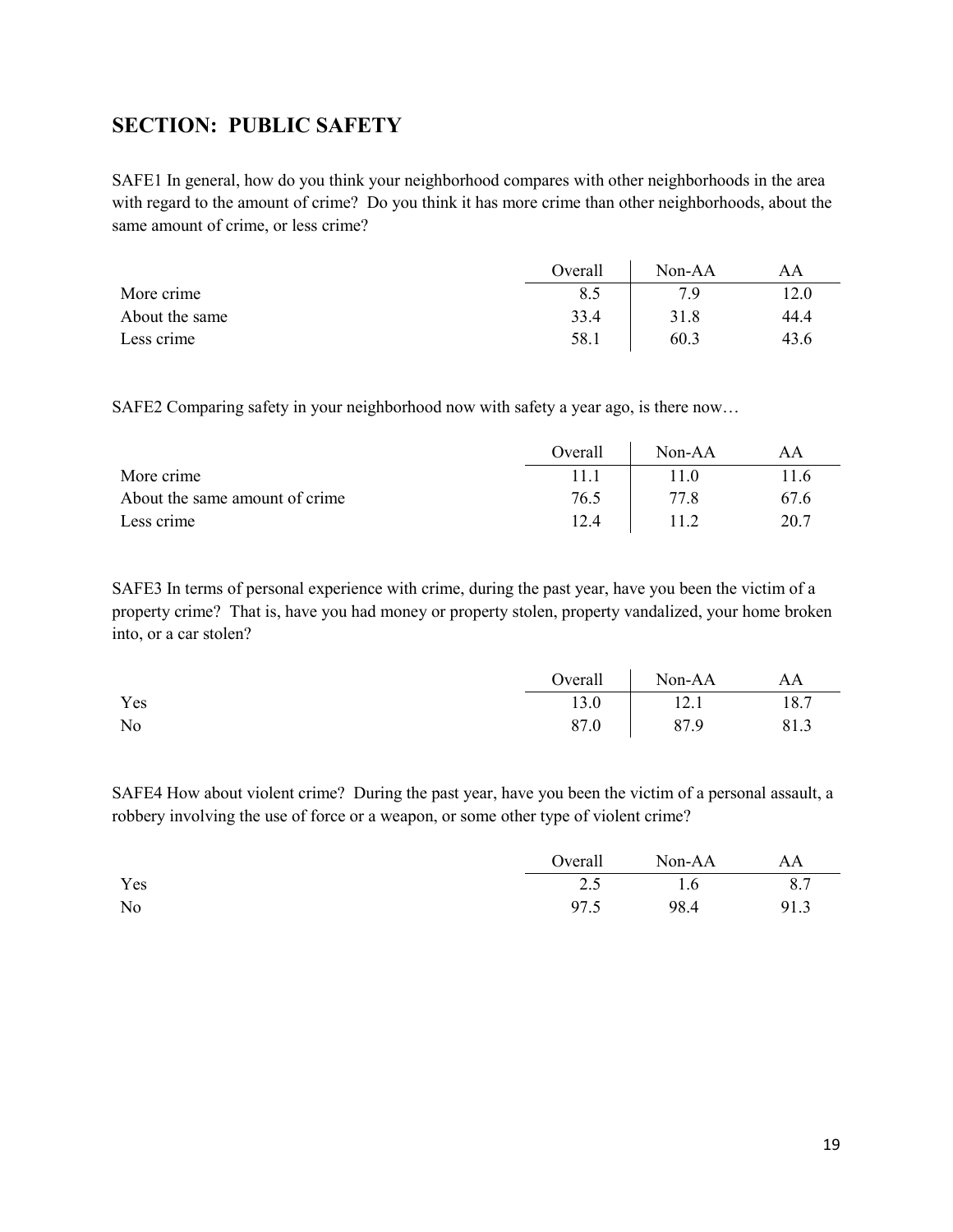| SAFE5 How would you rate the police in your community in terms of giving protection to people in your |                               |  |
|-------------------------------------------------------------------------------------------------------|-------------------------------|--|
| neighborhood?                                                                                         |                               |  |
|                                                                                                       | $O(1)$ $N_{\alpha}$ $\Lambda$ |  |

|           | Overall | Non-AA | AΑ   |
|-----------|---------|--------|------|
| Excellent | 18.5    | 19.8   | 9.5  |
| Very Good | 34.1    | 36.3   | 19.1 |
| Good      | 30.5    | 29.3   | 38.2 |
| Fair      | 12.1    | 10.5   | 22.4 |
| Poor      | 4.9     | 4.0    | 10.8 |
|           |         |        |      |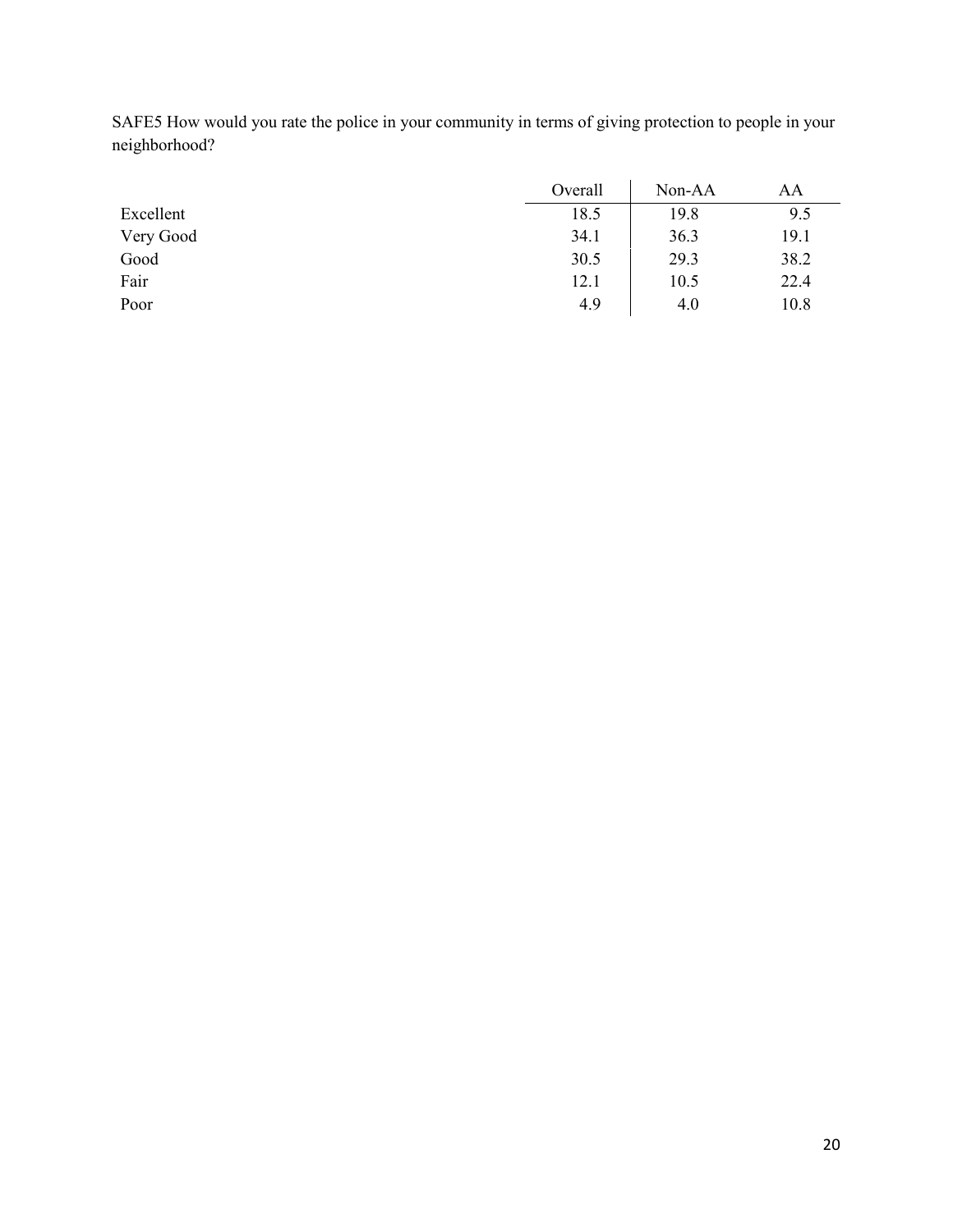## <span id="page-20-0"></span>**SECTION: HOUSING**

HOUSE1 Do you or your family own the place where you currently live, do you rent, or other?

|                             | Overall | $Non-AA$ | AΑ   |
|-----------------------------|---------|----------|------|
| Own                         | 64.8    | 69.0     | 36.4 |
| Rent                        | 29.1    | 25.7     | 52.1 |
| Live with someone who owns  | 4.5     | 4.0      | 7.9  |
| Live with someone who rents | 0.9     | 0.6      | 3.3  |
| Other                       | 0.7     | 0.7      | 0.4  |

#### [Asked if Own or Rent in HOUSE1]  $N = 1797$

HOUSE2 Do you spend 30 percent or more of your income for housing?

|                  | Overall | Non-AA | AA   |
|------------------|---------|--------|------|
| Yes              | 42.9    | 39.9   | 64.0 |
| No               | 52.0    | 54.7   | 33.2 |
| Don't contribute | 5.1     | 5.4    | 2.8  |

HOUSE3 How would you rate the overall physical or structural condition of the house or apartment in which you live?

|           | Overall | Non-AA | AA   |
|-----------|---------|--------|------|
| Excellent | 20.5    | 22.3   | 8.4  |
| Very Good | 37.0    | 38.0   | 30.3 |
| Good      | 28.0    | 26.4   | 38.7 |
| Fair      | 12.1    | 10.8   | 21.0 |
| Poor      | 2.4     | 2.5    | 1.7  |

HOUSE4 What about the condition of the other houses or buildings in your neighborhood? Would you say that, in general, the physical condition of surrounding houses and buildings is...

|           | Overall | Non-AA | AA   |
|-----------|---------|--------|------|
| Excellent | 13.2    | 15.0   | 1.2  |
| Very Good | 38.6    | 39.1   | 35.3 |
| Good      | 33.2    | 32.5   | 37.8 |
| Fair      | 11.3    | 10.1   | 19.1 |
| Poor      | 3.7     | 3.2    | 6.6  |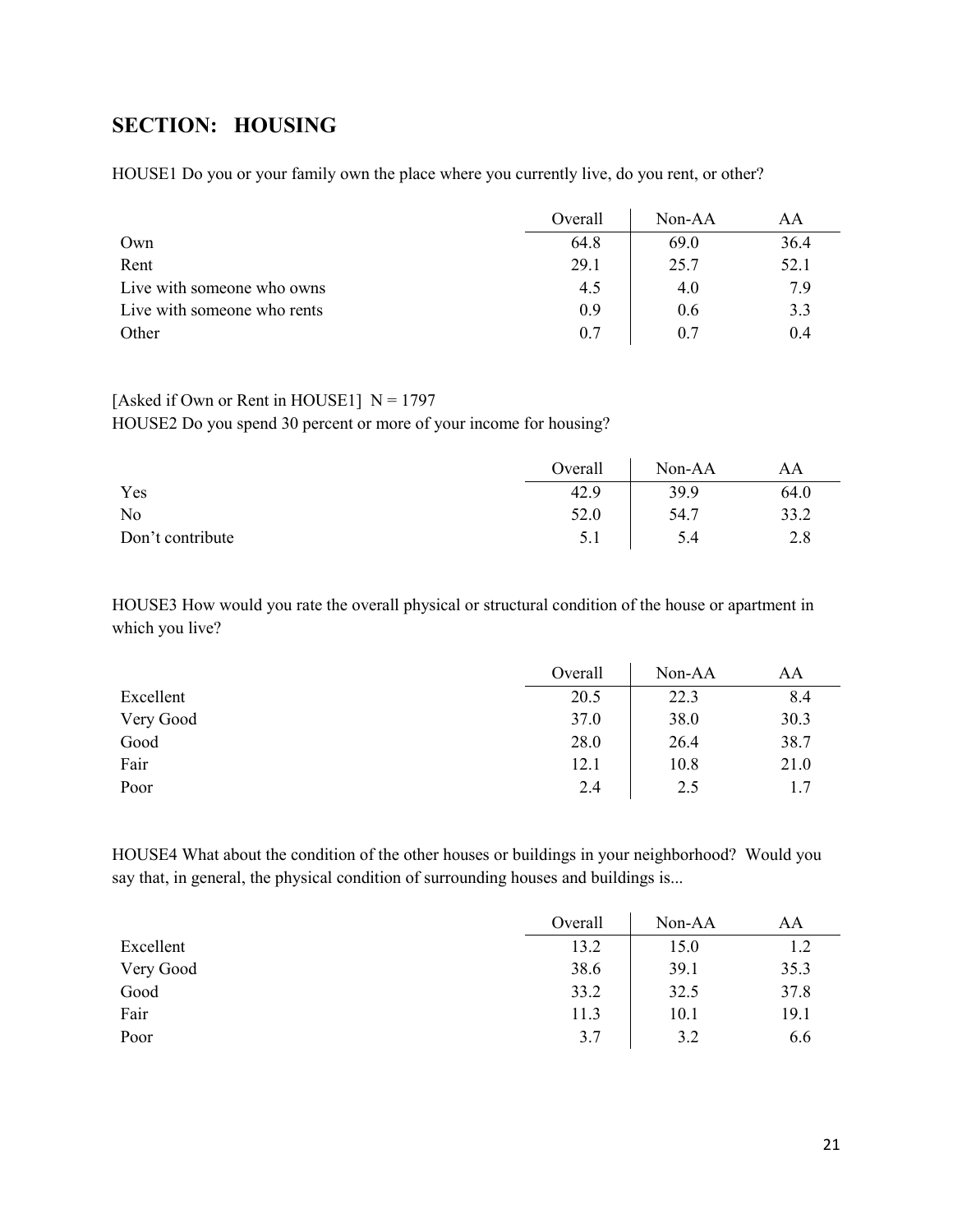## <span id="page-21-0"></span>**SECTION: ECONOMY**

ECON1 How often does your household have difficulty paying for basic necessities, such as monthly rent or mortgage, food, and utilities?

|           | Overall | Non-AA | AA   |
|-----------|---------|--------|------|
| Never     | 48.6    | 51.4   | 29.9 |
| Rarely    | 25.7    | 25.0   | 30.3 |
| Sometimes | 18.1    | 16.2   | 31.1 |
| Often     | 5.0     | 4.6    | 7.1  |
| Always    | 2.6     | 2.8    | 1.7  |

ECON2 In the past 3 years, has your household's financial situation...

|                             | Overall | $Non-AA$ | AA   |
|-----------------------------|---------|----------|------|
| Gotten significantly better | 11.0    | 10.8     | 12.9 |
| Gotten somewhat better      | 26.5    | 26.0     | 29.5 |
| Stayed about the same       | 42.7    | 43.0     | 40.7 |
| Gotten somewhat worse       | 15.6    | 15.6     | 15.4 |
| Gotten significantly worse  | 4.2     | 4.6      | 1.7  |

ECON3 Thinking about the national economy, would you say that over the next year the nation's economy will...

|                     | Overall | $Non-AA$ | AA   |
|---------------------|---------|----------|------|
| Get much better     | 7.4     | 8.0      | 2.9  |
| Get somewhat better | 25.2    | 26.6     | 15.9 |
| Stay about the same | 33.4    | 32.8     | 37.7 |
| Get somewhat worse  | 27.6    | 26.1     | 37.7 |
| Get much worse      | 6.4     | 6.5      | 5.9  |

ECON4 Thinking about the local or regional economy, would you say that over the next year the region's economy will...

|                     | Overall | $Non-AA$ | AA   |
|---------------------|---------|----------|------|
| Get much better     | 4.7     | 4.8      | 4.1  |
| Get somewhat better | 35.0    | 36.6     | 24.5 |
| Stay about the same | 44.3    | 44.3     | 44.0 |
| Get somewhat worse  | 13.1    | 11.8     | 22.0 |
| Get much worse      | 2.8     | 2.4      | 5.4  |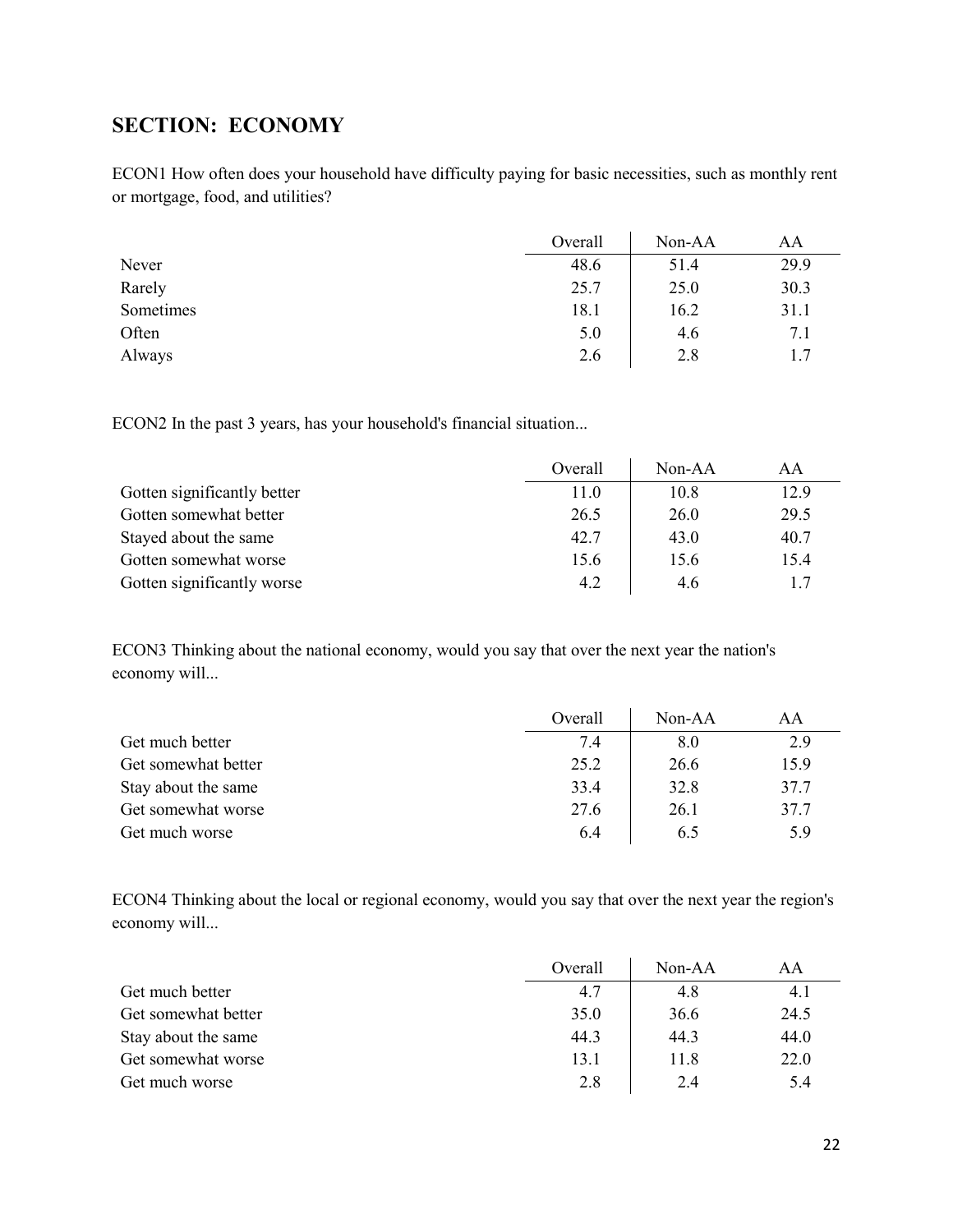|                     | Overall | $Non-AA$ | AA   |
|---------------------|---------|----------|------|
| Get much better     | 8.9     | 7.7      | 16.9 |
| Get somewhat better | 27.7    | 27.8     | 26.9 |
| Stay about the same | 49.1    | 49.6     | 45.9 |
| Get somewhat worse  | 11.6    | 12.1     | 8.3  |
| Get much worse      | 2.7     | 2.8      | 2.1  |

ECON5 Thinking about your own economic situation, would you say that over the next year your economic situation will...

ECON6 Are you currently employed either full or part time?

|                | Overall | Non-AA | AA   |
|----------------|---------|--------|------|
| Yes            | 60.4    | 60.5   | 59.3 |
| No             | 6.8     | 6.8    | 6.6  |
| Retired        | 22.7    | 24.0   | 13.7 |
| Disabled       | 7.7     | 6.5    | 15.4 |
| Unable to work | 1.5     | 1.2    | 2.9  |
| Refused        | 1.0     | 0.9    | 2.1  |

### [Asked if Yes to ECON6]  $N = 1009$ ECON7 How many hours per week do you USUALLY work at your main job?

|                             | Overall | $Non-AA$ | AΑ   |
|-----------------------------|---------|----------|------|
| 35 hours or more per week   |         |          | 84.6 |
| Less than 35 hours per week | 18.4    | 18.9     | 15.4 |

### [Asked if Less than 35 hours per week to ECON7]  $N = 244$ ECON8 What is your main reason for working part-time?

|                                           | Overall | Non-AA | AA   |
|-------------------------------------------|---------|--------|------|
| Slack work/business conditions            | 1.0     | 1.1    | 0.0  |
| Could only find part-time work            | 2.9     | 2.7    | 4.8  |
| Seasonal work                             | 6.8     | 7.6    | 0.0  |
| Child care problems                       | 2.9     | 0.5    | 23.8 |
| Other family/personal obligations         | 4.9     | 5.4    | 0.0  |
| Health/medical limitations                | 4.4     | 4.9    | 0.0  |
| School/training                           | 31.2    | 33.2   | 14.3 |
| Retired/Social Security limit on earnings | 12.2    | 10.3   | 28.6 |
| Full-time workweek is less than 35 hours  | 7.8     | 8.7    | 0.0  |
| Other – Please specify                    | 25.9    | 25.5   | 28.6 |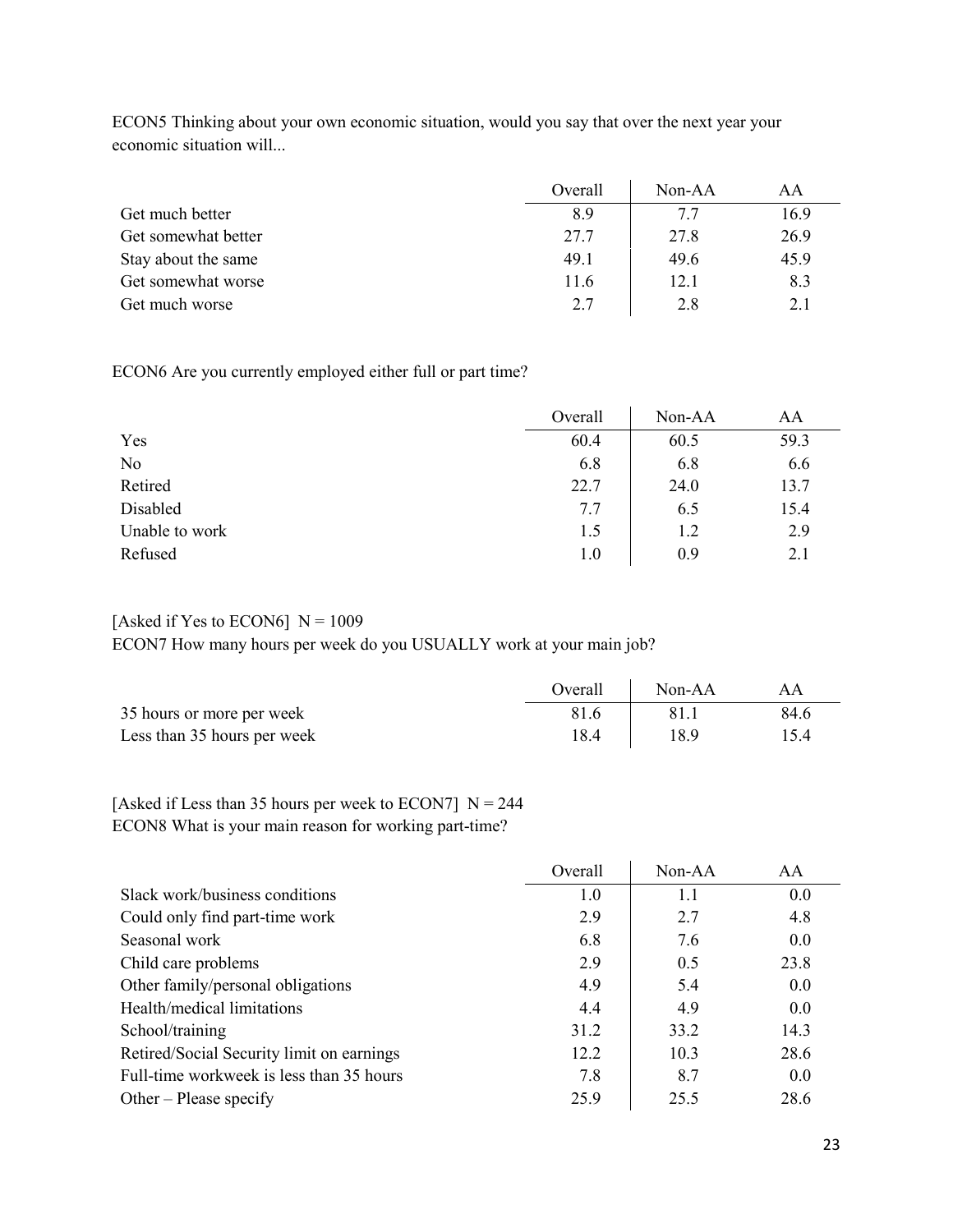[Asked if Yes to ECON6]  $N = 1008$ ECON9 At your primary job are you

|                                   | Overall | $Non-AA$ | AA   |
|-----------------------------------|---------|----------|------|
| Employed in the Private Sector    | 39.0    | 41.1     | 24.5 |
| Employed in the Public Sector     | 32.5    | 30.0     | 49.7 |
| Employed in the Non-profit Sector | 22.4    | 22.6     | 21.7 |
| Self-employed                     | 6.1     | 6.3      | 4.2  |

### [Asked if Yes to ECON6]  $N = 1008$ ECON10 Are you a member of a union?

|     |      | Overall Non-AA | AA   |
|-----|------|----------------|------|
| Yes | 15.6 | 13.4           | 30.8 |
| No  | 84.4 | 86.6           | 69.2 |

#### [Asked if Yes to ECON6]  $N = 1008$ ECON11 How do you usually get to work?

|                            | Overall | $Non-AA$ | AA   |
|----------------------------|---------|----------|------|
| Private car, truck, or van | 66.5    | 67.1     | 61.8 |
| Public transit             | 20.3    | 18.7     | 31.3 |
| Motorcycle                 | 0.1     | 0.1      | 0.0  |
| Bicycle or walking         | 4.9     | 5.3      | 2.1  |
| Worked at home             | 5.1     | 5.2      | 4.2  |
| Other - Please specify     | 3.2     | 3.6      | 0.7  |

## [Asked if Yes to ECON6]  $N = 1008$

ECON12 How easy would it be for you to find a job with another employer in the area that offers the same income and fringe benefits you have now?

|                 | Overall | Non-AA | AA   |
|-----------------|---------|--------|------|
| Very easy       | 7.3     | 8.0    | 2.8  |
| Fairly easy     | 32.7    | 33.2   | 29.6 |
| Not too easy    | 41.0    | 40.1   | 47.2 |
| Not easy at all | 19.0    | 18.8   | 20.4 |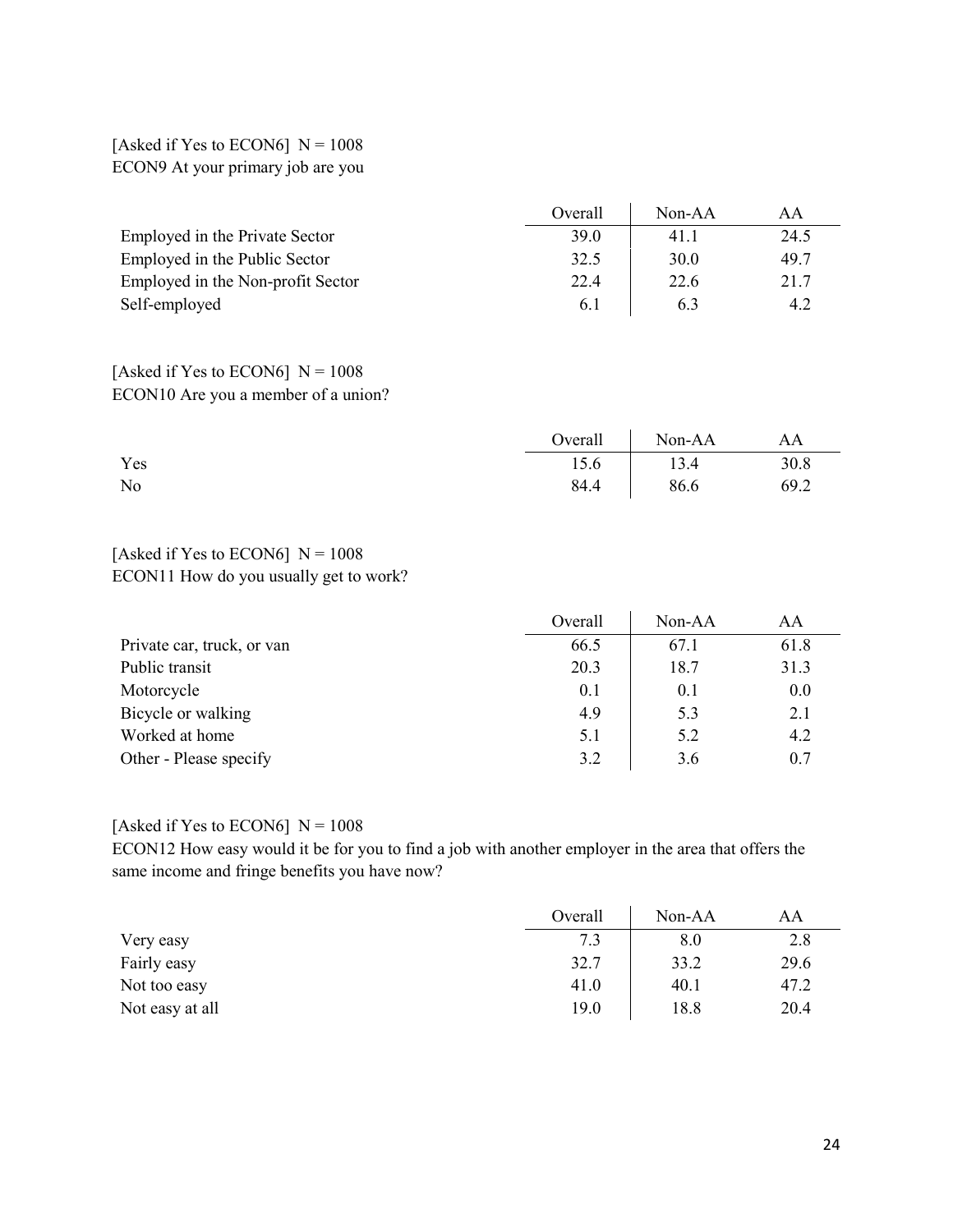## [Asked if No to ECON6]]  $N = 114$ ECON13 Are you looking for full time work at this time?

|     | Overall | $\sqrt{\frac{N_{on} - A}{A}}$ | AA   |
|-----|---------|-------------------------------|------|
| Yes | 31.0    | 30.0                          | 37.5 |
| No  | 69.0    | 70.0                          | 62.5 |

### [Asked if No to ECON13]  $N = 80$

ECON14 Reason you are not looking for a job: Check all that apply

|                                           | Overall | $Non-AA$ | AA   |
|-------------------------------------------|---------|----------|------|
| Child care problems                       | 0.0     | 0.0      | 0.0  |
| Other family/personal obligations         | 2.4     | 2.6      | 0.0  |
| Health/medical limitations                | 15.5    | 17.1     | 0.0  |
| School/training                           | 44.0    | 46.1     | 25.0 |
| Retired/Social Security limit on earnings | 15.5    | 17.1     | 0.0  |
| Full-time workweek is less than 35 hours  | 0.0     | 0.0      | 0.0  |
| Other – Please specify                    | 22.6    | 17.1     | 75.0 |

ECON15 Are you currently a full- or part-time student at a community college, a 4-year college/university, or a technical/ trade/professional school?

|                                                  | Overall | $Non-AA$ | AΑ   |
|--------------------------------------------------|---------|----------|------|
| No, not a student                                | 85.4    | 85.8     | 82.2 |
| Student at Community college                     | 1.8     |          | 6.6  |
| Student at a 4-year college/university           | 10.5    | 11.1     | 6.6  |
| Student at a technical/trade/professional school | 2.3     | 2.0      | 4.6  |

### [Asked if a student in ECON15]  $N = 131$ ECON16 Are you enrolled full-time or part time?

|           | Overall | Non-AA | AA   |
|-----------|---------|--------|------|
| Full Time | 73.5    | 75.5   | 62.8 |
| Part Time | 26.5    | 24.5   | 37.2 |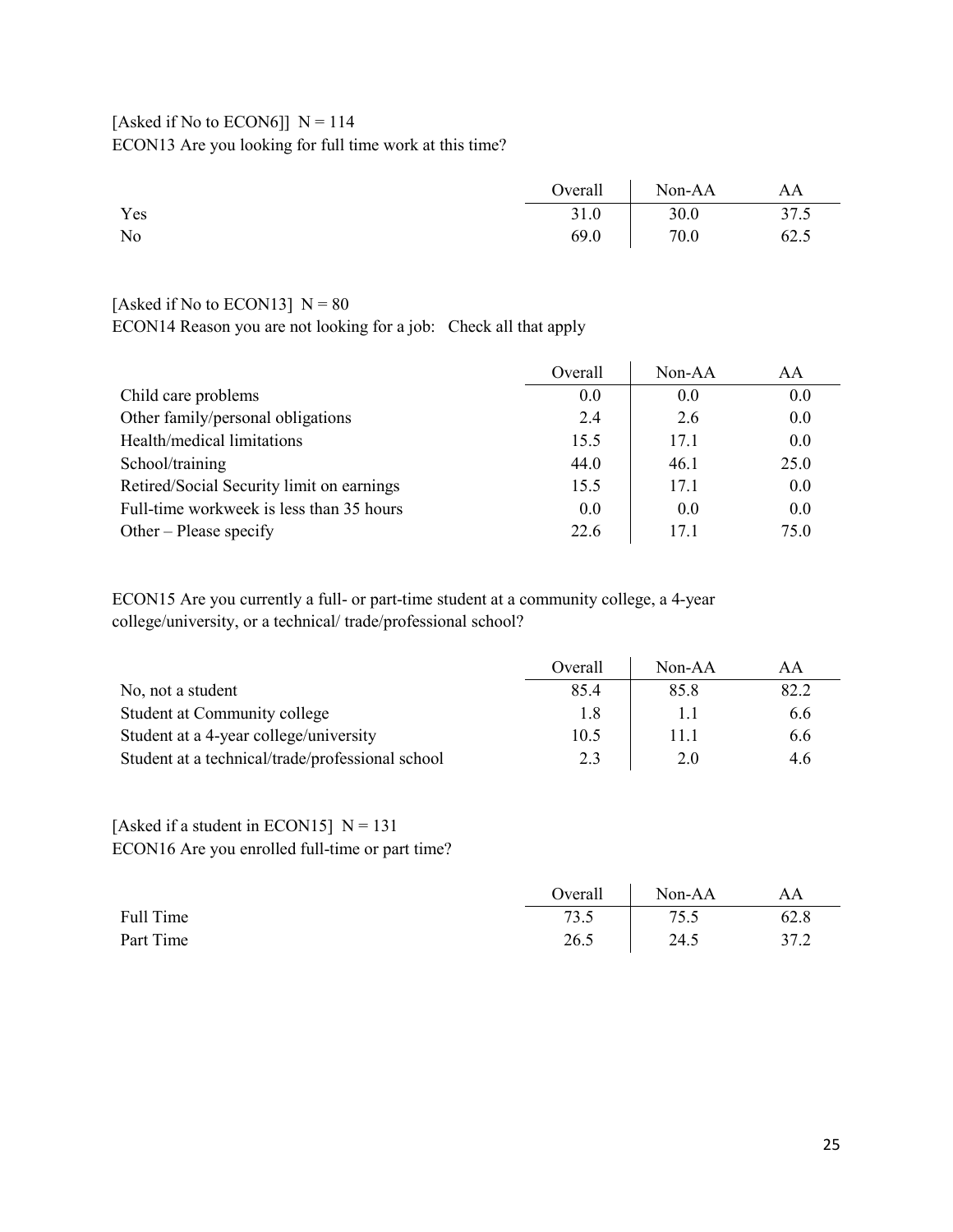## <span id="page-25-0"></span>**SECTION: HEALTH**

HLTH1 Overall, how would you rate your health?

|           | Overall | Non-AA | AA   |
|-----------|---------|--------|------|
| Excellent | 14.2    | 14.3   | 13.3 |
| Very Good | 32.3    | 35.5   | 10.8 |
| Good      | 37.5    | 35.1   | 53.5 |
| Fair      | 13.7    | 12.9   | 19.1 |
| Poor      | 2.4     | 2.3    | 3.3  |

HLTH2 During the past month, how would describe your stress level? Would you say you have had...

|                 | Overall | $Non-AA$ | AΑ   |
|-----------------|---------|----------|------|
| No stress       | 9.1     | 9.3      | 7.5  |
| Mild stress     | 45.1    | 44.9     | 46.9 |
| Moderate stress | 35.1    | 34.8     | 36.9 |
| Severe stress   | 10.7    | 11.0     | 8.7  |

HLTH3 Was there a time during the last 12 months when you needed to see a doctor but could not because of the cost?

|     |      | Overall Non-AA | AA   |
|-----|------|----------------|------|
| Yes | 14.5 | 14.4           | 15.4 |
| No  | 85.5 | 85.6           | 84.6 |

HLTH4 Do you now smoke cigarettes every day, some days, or not at all?

|            | Overall | Non-AA | AΑ   |
|------------|---------|--------|------|
| Every day  | 7.7     | 7.0    | 12.8 |
| Some days  | 4.9     | 4.1    | 10.3 |
| Not at all | 87.3    | 88.9   | 76.9 |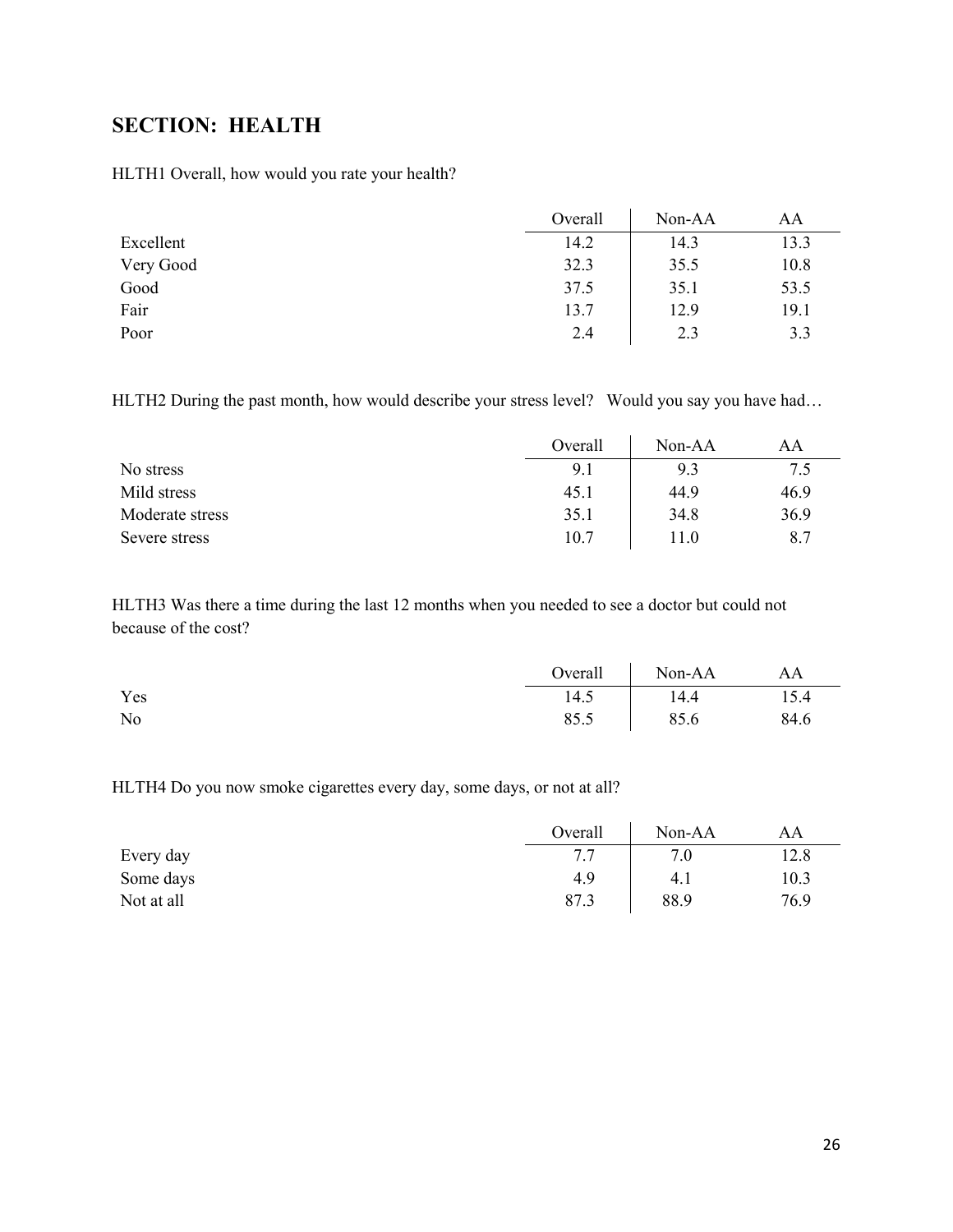# <span id="page-26-0"></span>**SECTION: RELIGION**

RELIG1 What is your current religious preference?

|                        | Overall | Non-AA | AA   |
|------------------------|---------|--------|------|
| None                   | 29.3    | 29.4   | 28.7 |
| Protestant             | 18.1    | 17.9   | 19.4 |
| Catholic               | 32.6    | 36.2   | 7.6  |
| Jewish                 | 3.3     | 3.5    | 2.1  |
| Muslim                 | 0.4     | 0.1    | 3.0  |
| Other – please specify | 16.3    | 12.9   | 39.2 |

RELIG2 How often do you usually attend religious services, meetings and/or activities?

|                               | Overall | $Non-AA$ | AА   |
|-------------------------------|---------|----------|------|
| Every day or nearly every day | 1.5     | 1.5      | 1.7  |
| At least once a week          | 27.5    | 26.3     | 35.3 |
| At least once a month         | 8.4     | 8.5      | 7.9  |
| A few times a year            | 26.7    | 26.2     | 29.9 |
| Never                         | 35.9    | 37.5     | 25.3 |

RELIG3 To what extent do you consider yourself a spiritual person?

|                      | Overall | Non-AA | AA   |
|----------------------|---------|--------|------|
| Very spiritual       | 21.8    | 18.9   | 41.1 |
| Moderately spiritual | 37.0    | 37.2   | 35.7 |
| Slightly spiritual   | 24.3    | 25.2   | 18.3 |
| Not spiritual at all | 16.9    | 18.7   | 5.0  |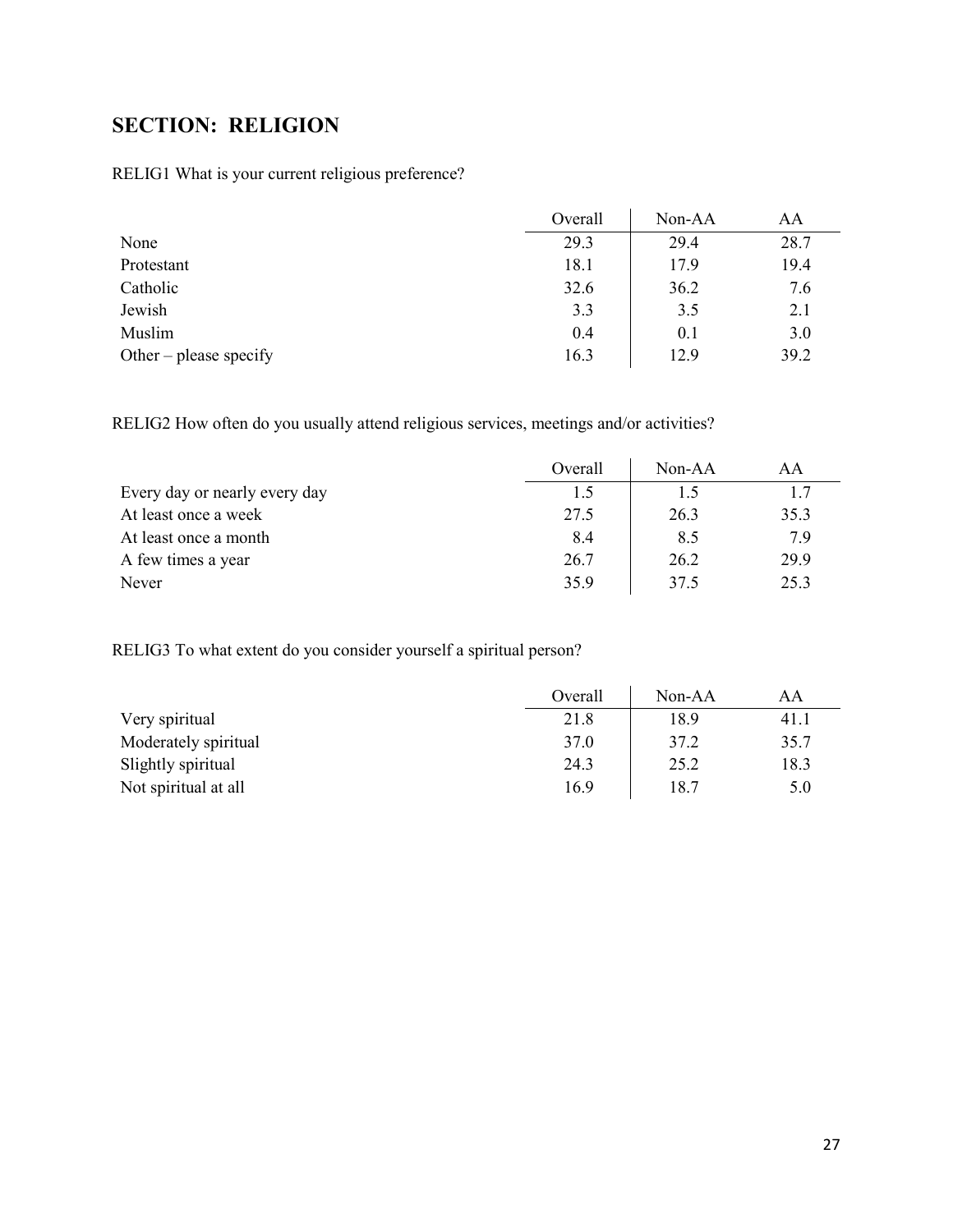## <span id="page-27-0"></span>**SECTION: HAPPINESS**

HAPPY1 All things considered, how satisfied would you say you are with life these days? Please rate on a scale from 1 to 10 where 1 means "Very Dissatisfied," and 10 means 'Very Satisfied."

|             | <b>Dverall</b>            | Non- $\Delta \Delta$ | AA      |
|-------------|---------------------------|----------------------|---------|
|             |                           |                      |         |
| Mean Rating | $\overline{ }$<br>$\cdot$ | $\cdot$              | $\cdot$ |

HAPPY2 Taking all things together, on a scale of 1 to 10, how happy would you say you are? Here, 1 means "Very Unhappy" and 10 means "Very Happy."

|             | )verall                             | Non-AA  | AA<br>--- |
|-------------|-------------------------------------|---------|-----------|
| Mean Rating | $\overline{\phantom{a}}$<br>$\cdot$ | $\cdot$ | $\cdot$   |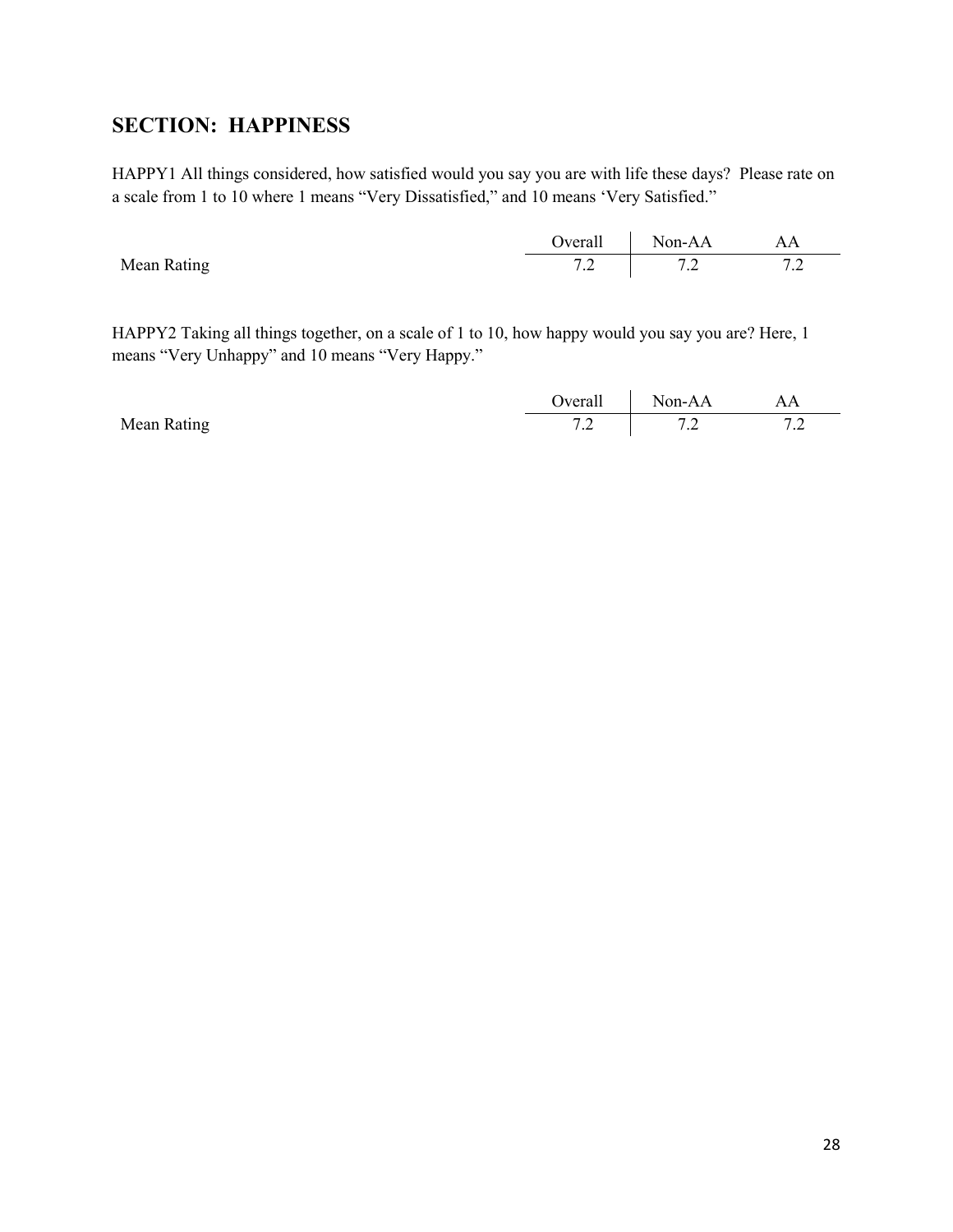# <span id="page-28-0"></span>**SECTION: DEMOGRAPHICS**

### AGE What is your age now? (IN YEARS)

|              | Overall | Non-AA | AA   |
|--------------|---------|--------|------|
| $18 - 29$    | 20.6    | 20.7   | 20.2 |
| $30 - 44$    | 14.7    | 13.7   | 21.1 |
| $45 - 64$    | 42.6    | 41.8   | 47.5 |
| 65 and older | 22.1    | 23.8   | 11.2 |

### SEX What is your gender?

|        | Overall | Non-AA | AA   |
|--------|---------|--------|------|
| Male   | 47.2    | 47.6   | 44.8 |
| Female | 52.8    | 52.4   | 55.2 |

## MARITAL STATUS What is your current marital status?

|                           | Overall | $Non-AA$ | ΑA   |
|---------------------------|---------|----------|------|
| Married/living as married | 50.4    | 53.0     | 33.1 |
| Divorced or separated     | 10.4    | 10.1     | 12.0 |
| Widowed                   | 6.4     | 6.4      | 6.6  |
| Single/never married      | 32.8    | 30.5     | 48.3 |

## HISPANIC Are you of Hispanic or Latino descent?

|     | Overall Non-AA |      | AA   |
|-----|----------------|------|------|
| Yes | 2.1            | 1.3  | 7.2  |
| No  | 97.9           | 98.7 | 92.8 |

## RACE What is your race? CHECK ALL THAT APPLY

|                                  | Overall | $Non-AA$ | AА    |
|----------------------------------|---------|----------|-------|
| Caucasian/White                  | 84.5    | 95.9     | 8.3   |
| Asian/Pacific Islander           | 4.1     | 4.5      | 1.7   |
| Native American                  | 1.7     | 0.8      | 79    |
| <b>Black or African-American</b> | 13.0    | 0.0      | 100.0 |